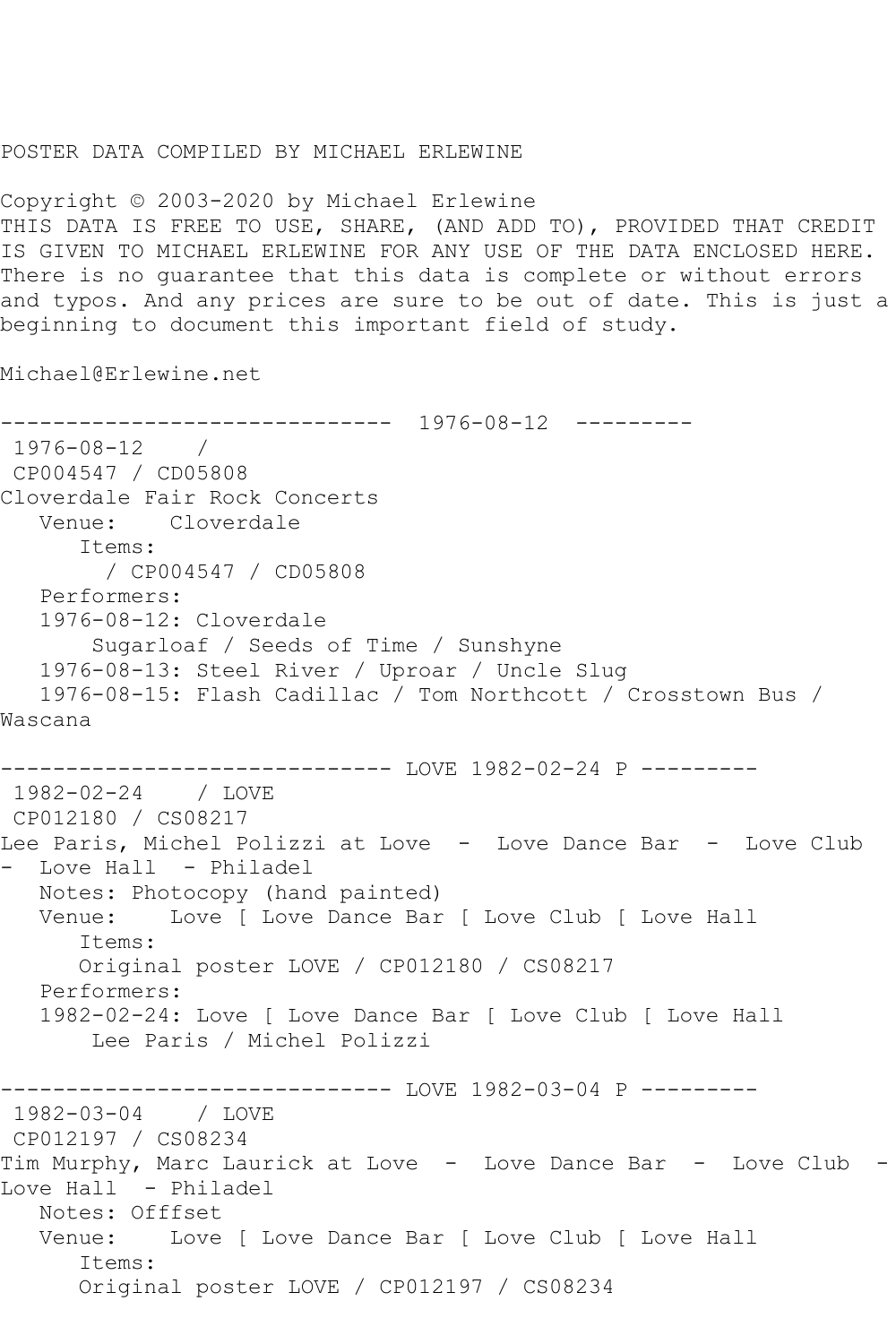Performers: 1982-03-04: Love [ Love Dance Bar [ Love Club [ Love Hall Tim Murphy / Marc Laurick / Bill Broecker / Aluminum Lake ------------------------------ LOVE 1982-03-30 P --------- 1982-03-30 / LOVE CP012175 / CS08212 Human Fudge Pole at Love, Love Dance Bar, Love Club, Love Hall -Philadelphia, PA Notes: Offset<br>Artist: Mat Artist: Matt Marello<br>Venue: Love [ Love ] Love | Love Dance Bar | Love Club | Love Hall Items: Original poster LOVE / CP012175 / CS08212 Performers: 1982-03-30: Love [ Love Dance Bar [ Love Club [ Love Hall Human Fudge Poles ------------------------------ LOVE 1982-04-28 P --------- 1982-04-28 / LOVE CP012185 / CS08222 Lee Paris, Plasticman Jazz Connor at Love - Love Dance Bar -Love Club - Love Hall - Philadel Notes: Offset Artist: Matt Marello<br>Venue: Love [ Love ] Love [ Love Dance Bar [ Love Club [ Love Hall Items: Original poster LOVE / CP012185 / CS08222 Performers: 1982-04-28: Love [ Love Dance Bar [ Love Club [ Love Hall Lee Paris / Plasticman Jazz Connor ---------------------------------- LOVE 1982-05-11 P ----------<br>1982-05-11 / LOVE  $1982 - 05 - 11$ CP012188 / CS08225 Disco Seance, Lee Paris at Love - Love Dance Bar - Love Club - Love Hall - Philadel Notes: Offset Artist: Matt Marello Venue: Love [ Love Dance Bar [ Love Club [ Love Hall Items: Original poster LOVE / CP012188 / CS08225 Performers: 1982-05-11: Love [ Love Dance Bar [ Love Club [ Love Hall Disco Seance / Lee Paris ------------------------------ LOVE 1982-05-11 P ---------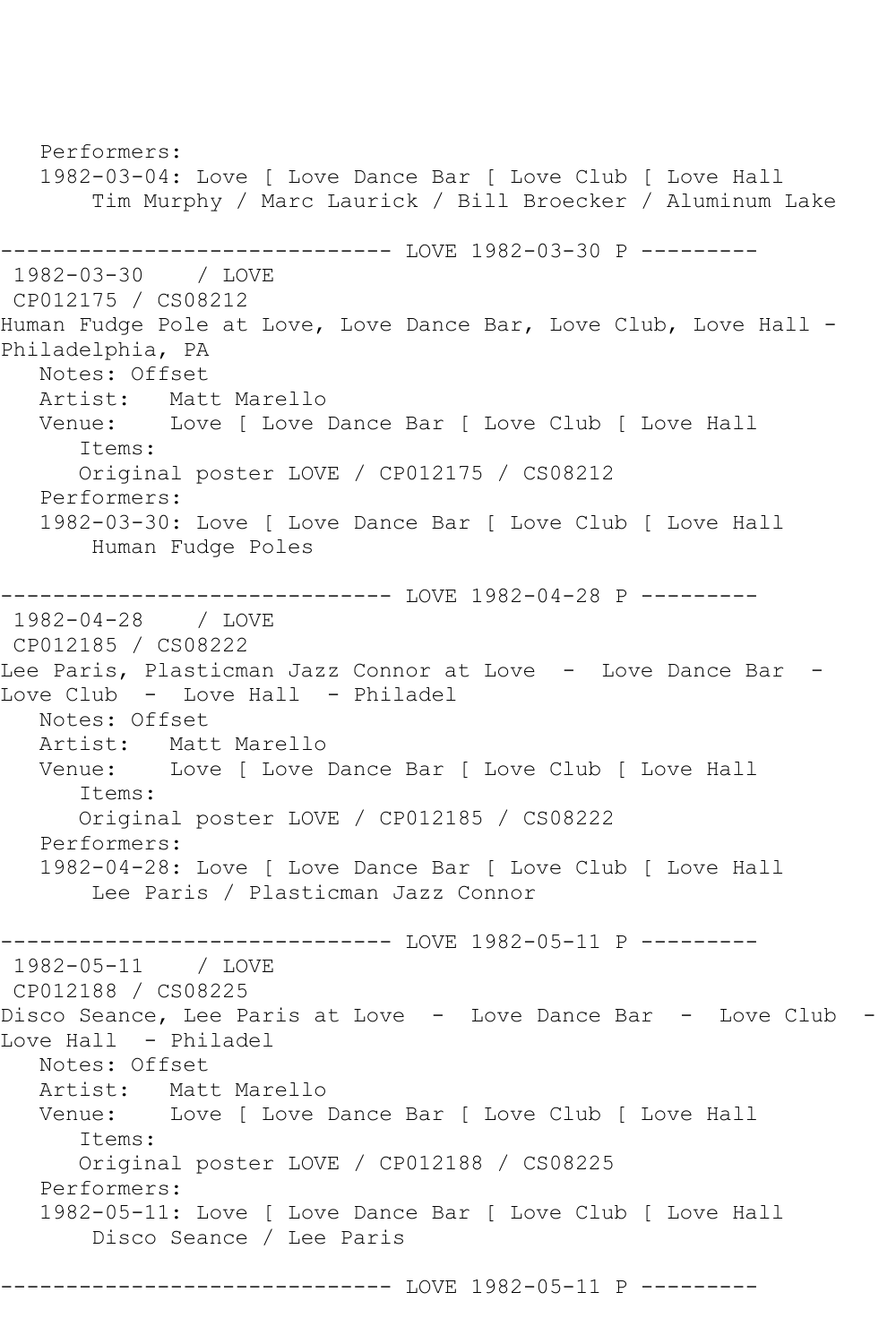1982-05-11 / LOVE CP012198 / CS08235 Disco Seance at Love - Love Dance Bar - Love Club - Love Hall - Philadel Notes: Offset<br>Artist: Win Windowpane Graphics Venue: Love [ Love Dance Bar [ Love Club [ Love Hall Items: Original poster LOVE / CP012198 / CS08235 Performers: 1982-05-11: Love [ Love Dance Bar [ Love Club [ Love Hall Disco Seance ------------------------------ LOVE 1982-05-25 P --------- 1982-05-25 / LOVE CP012196 / CS08233 Shockabilly, Eugene Chadbourne at Love - Love Dance Bar - Love Club - Love Hall - Philadel Notes: Offset Venue: Love [ Love Dance Bar [ Love Club [ Love Hall Items: Original poster LOVE / CP012196 / CS08233 Performers: 1982-05-25: Love [ Love Dance Bar [ Love Club [ Love Hall Shockabilly / Eugene Chadbourne / Chadbournes ------------------------------ LOVE 1982-05-25 P --------- 1982-05-25 / LOVE CP022661 / CP022661 Eugene Chadbourne, Shockabilly at Love - Love Dance Bar - Love Club - Love Hall - Philadel Venue: Love [ Love Dance Bar [ Love Club [ Love Hall Items: Original poster LOVE / CP022661 / CP022661 (8-1/4 x 8-1/4) Performers: 1982-05-25: Love [ Love Dance Bar [ Love Club [ Love Hall Eugene Chadbourne / Shockabilly ------------------------------ LOVE 1982-06-05 P --------- 1982-06-05 / LOVE CP012172 / CS08209 True Sounds of Liberty, Autistic Behavior at Love - Love Dance Bar - Love Club - Love Hall - Philadel Notes: Photocopy Venue: Love [ Love Dance Bar [ Love Club [ Love Hall Items: Original poster LOVE / CP012172 / CS08209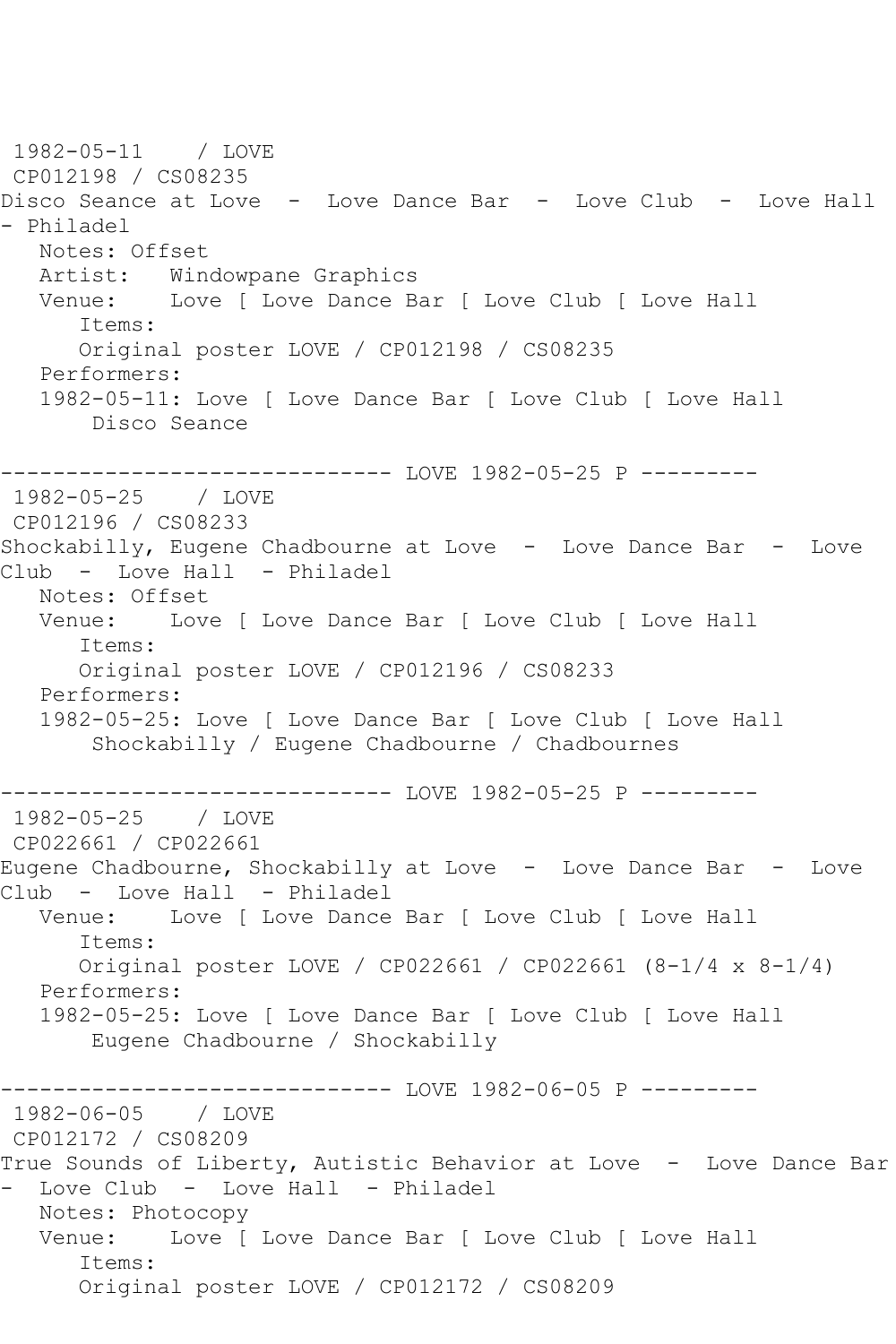Performers: 1982-06-05: Love [ Love Dance Bar [ Love Club [ Love Hall True Sounds of Liberty / Autistic Behavior / Legion of Decency / Little Gentlemen --------------- LOVE 1982-06-13 P ---------1982-06-13 / LOVE CP022659 / CP022659 Sic Kidz at Love [ Love Dance Bar [ Love Club [ Love Hall Artist: Matt Marello Venue: Love [ Love Dance Bar [ Love Club [ Love Hall Items: Original poster LOVE / CP022659 / CP022659 (8-1/2 x 11) Performers: 1982-06-13: Love [ Love Dance Bar [ Love Club [ Love Hall Sic Kidz ------------------------------ LOVE 1982-06-17 P --------- 1982-06-17 / LOVE CP022669 / CP022669 Certain Generals at Love [ Love Dance Bar [ Love Club [ Love Hall Venue: Love [ Love Dance Bar [ Love Club [ Love Hall Items: Original poster LOVE / CP022669 / CP022669 (8-1/2 x 11) Performers: 1982-06-17: Love [ Love Dance Bar [ Love Club [ Love Hall Certain Generals --------------- LOVE 1982-06-24 P ---------1982-06-24 / LOVE CP012176 / CS08213 Sic Kidz, Mother May I at Love - Love Dance Bar - Love Club -Love Hall - Philadel Notes: Offset Venue: Love [ Love Dance Bar [ Love Club [ Love Hall Items: Original poster LOVE / CP012176 / CS08213 Performers: 1982-06-24: Love [ Love Dance Bar [ Love Club [ Love Hall Sic Kidz / Mother May I --------------- LOVE 1982-06-24 P ---------1982-06-24 / LOVE CP022656 / CP022656 Sic Kidz, Mother May I at Love - Love Dance Bar - Love Club - Love Hall - Philadel Venue: Love [ Love Dance Bar [ Love Club [ Love Hall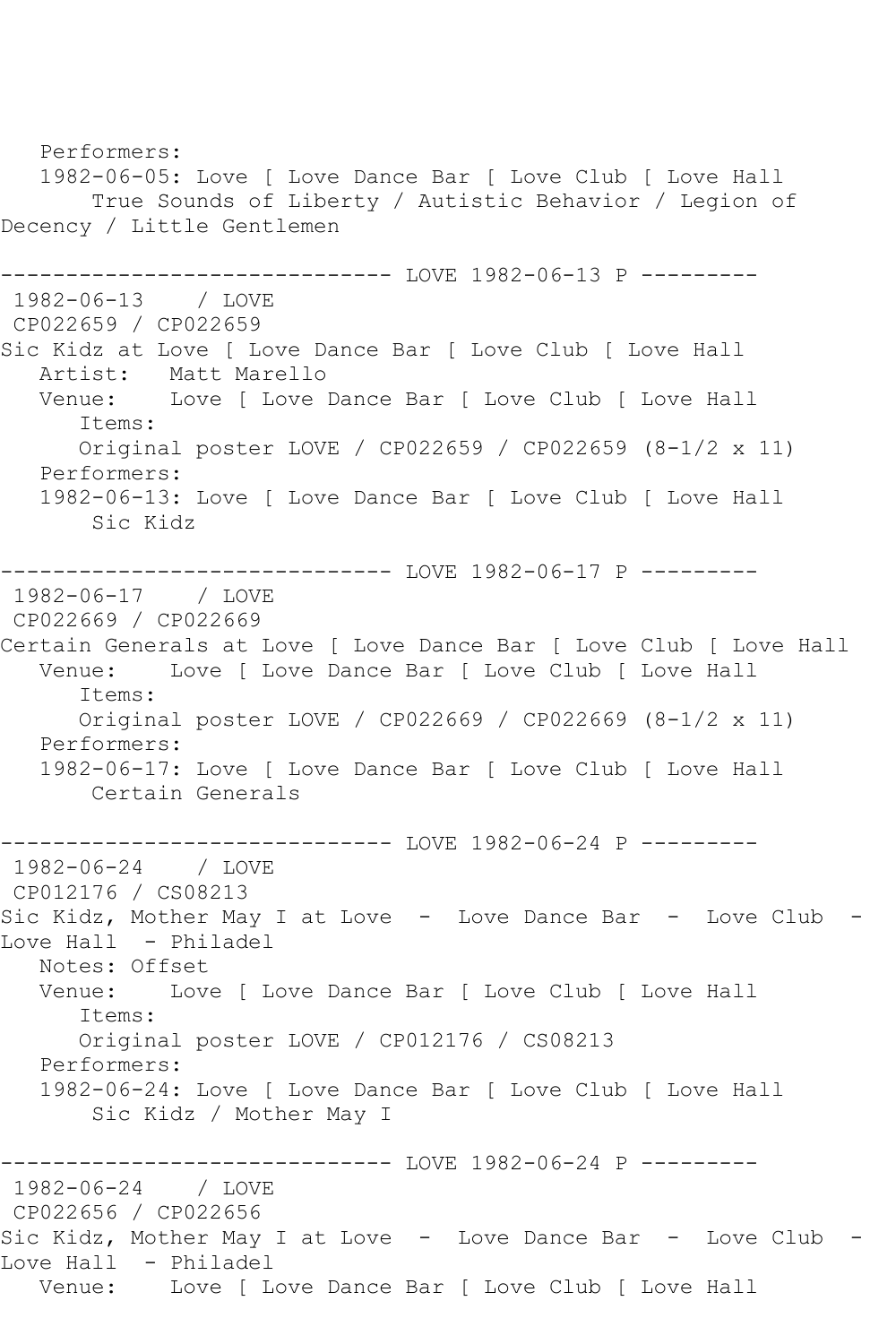Items: Original poster LOVE / CP022656 / CP022656 (8-1/2 x 11) Performers: 1982-06-24: Love [ Love Dance Bar [ Love Club [ Love Hall Sic Kidz / Mother May I ------------------------------ LOVE 1982-07-01 P ---------  $1982 - 07 - 01$ CP012183 / CS08220 Jody Foster's Army, Adrenalin O.D. at Love - Love Dance Bar -Love Club - Love Hall - Philadel Notes: Photocopy Venue: Love [ Love Dance Bar [ Love Club [ Love Hall Items: Original poster LOVE / CP012183 / CS08220 Performers: 1982-07-01: Love [ Love Dance Bar [ Love Club [ Love Hall Jody Foster's Army / Adrenalin O.D. / Seeds of Terror / McRad -------------------------------- LOVE 1982-07-01 P ---------<br>1982-07-01 / LOVE  $1982 - 07 - 01$ CP012203 / CS08240 Jody Foster's Army, Adrenalin O.D. at Love - Love Dance Bar -Love Club - Love Hall - Philadel Notes: Offset<br>Venue: Love Love | Love Dance Bar | Love Club | Love Hall Items: Original poster LOVE / CP012203 / CS08240 Performers: 1982-07-01: Love [ Love Dance Bar [ Love Club [ Love Hall Jody Foster's Army / Adrenalin O.D. / Seeds of Terror / Disapointed Parents ------------------------------ LOVE 1982-07-01 P --------- 1982-07-01 / LOVE CP012205 / CS08242 Jody Foster's Army, Adrenalin O.D. at Love - Love Dance Bar Love Club - Love Hall - Philadel Notes: Offset<br>Venue: Love Love [ Love Dance Bar [ Love Club [ Love Hall Items: Original poster LOVE / CP012205 / CS08242 Performers: 1982-07-01 1982-07-30: Love [ Love Dance Bar [ Love Club [ Love Hall Jody Foster's Army / Adrenalin O.D. / Seeds of Terror / Disapointed Parents / McRad / Misfits / Antidote / Little Gentlemen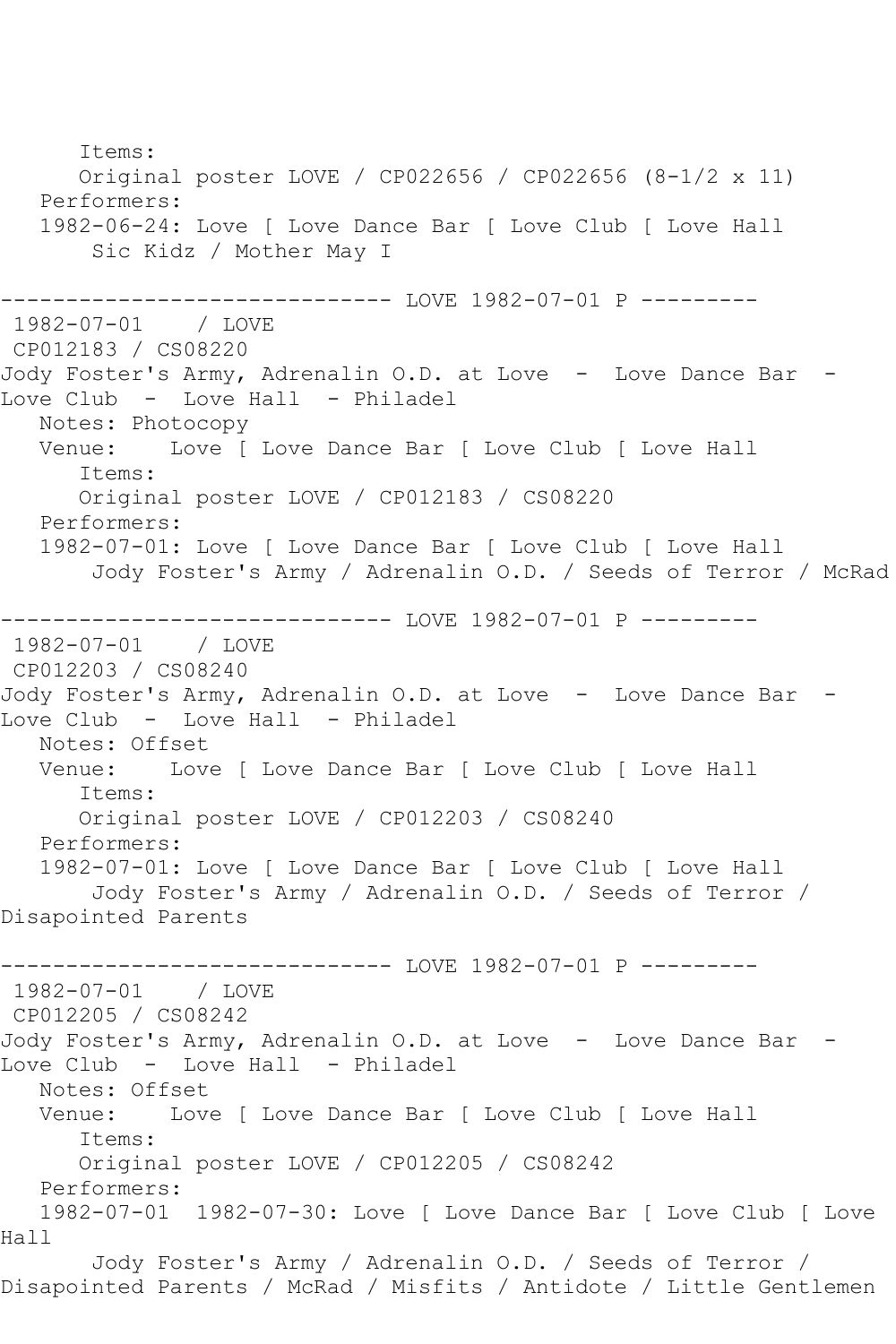/ Articles of Faith / Psycho / DDT / Bang Gang / Whipping Boy / Bouble Cross / Clit Boys / Blunder Boys / Rebel Truth / American ---------------------------------- LOVE 1982-07-09 P ----------<br>1982-07-09 / LOVE 1982-07-09 CP012194 / CS08231 Bunny Drums at Love - Love Dance Bar - Love Club - Love Hall - Philadel Notes: Offset Venue: Love [ Love Dance Bar [ Love Club [ Love Hall Items: Original poster LOVE / CP012194 / CS08231 Performers: 1982-07-09: Love [ Love Dance Bar [ Love Club [ Love Hall Bunny Drums --------------------------------- LOVE 1982-07-23 P ----------<br>1982-07-23 / LOVE 1982-07-23 CP022670 / CP022670 Flesheaters, Bob Dickie at Love [ Love Dance Bar [ Love Club [ Love Hall Venue: Love [ Love Dance Bar [ Love Club [ Love Hall Items: Original poster LOVE / CP022670 / CP022670 (8-1/2 x 11) Performers: 1982-07-23: Love [ Love Dance Bar [ Love Club [ Love Hall Flesheaters / Bob Dickie -------------- LOVE 1982-08-05 P ---------1982-08-05 / LOVE CP022655 / CP022655 Certain Generals at Love [ Love Dance Bar [ Love Club [ Love Hall Venue: Love [ Love Dance Bar [ Love Club [ Love Hall Items: Original poster LOVE / CP022655 / CP022655 (8-1/2 x 11) Performers: 1982-08-05: Love [ Love Dance Bar [ Love Club [ Love Hall Certain Generals ----------------------------- LOVE 1982-08-06 P ---------1982-08-06 / LOVE CP012211 / CS08248 Sensory Fix, The Stickmen at Love, Love Dance Bar, Love Club, Love Hall - Philadelphia, PA Notes: Offset Venue: Love [ Love Dance Bar [ Love Club [ Love Hall Items: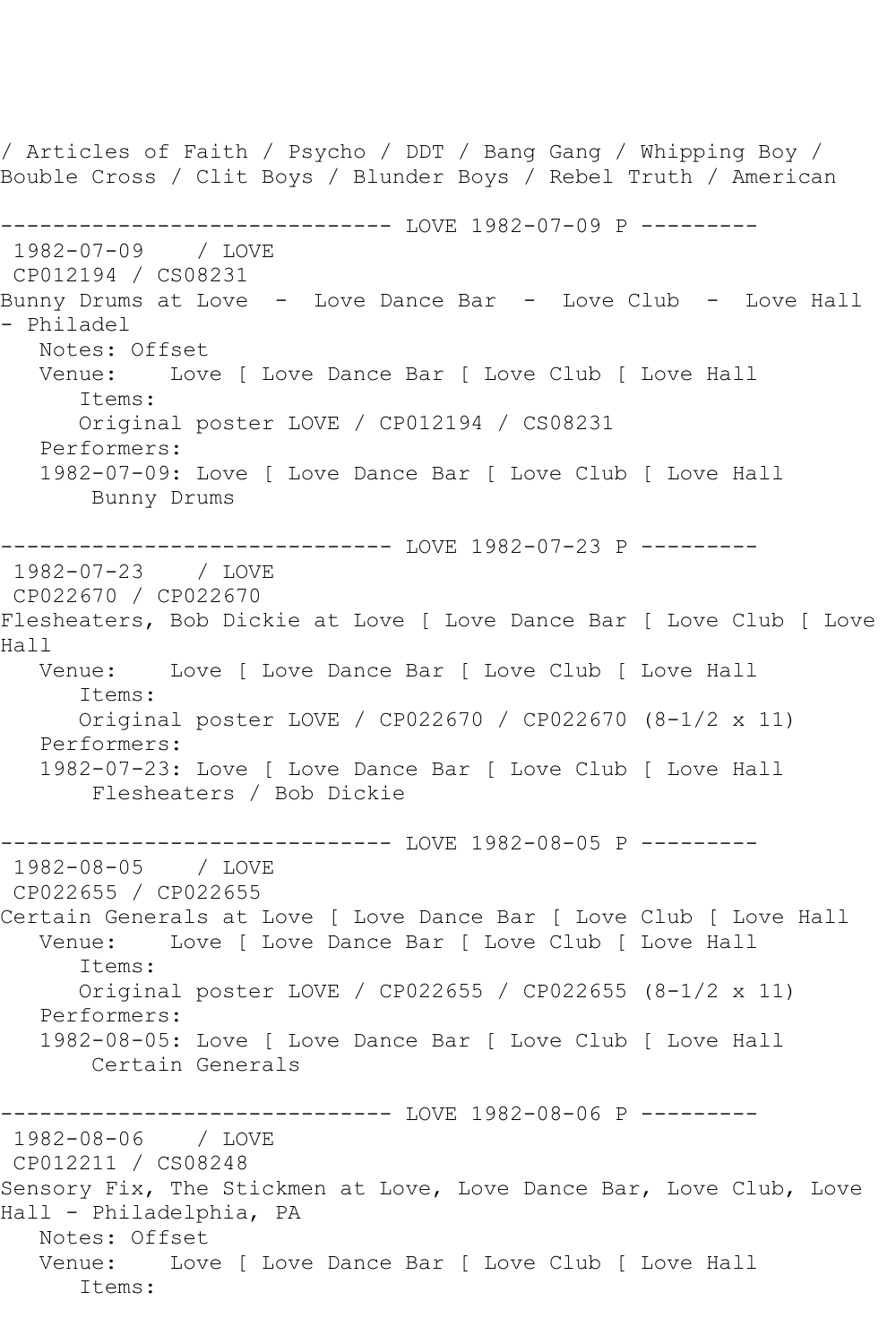Original poster LOVE / CP012211 / CS08248 Performers: 1982-08-06 1982-08-07: Love [ Love Dance Bar [ Love Club [ Love Hall Sensory Fix / Stickmen ------------------------------ LOVE 1982-08-28 P --------- 1982-08-28 / LOVE CP022663 / CP022663 Informed Sources at Love [ Love Dance Bar [ Love Club [ Love Hall Venue: Love [ Love Dance Bar [ Love Club [ Love Hall Items: Original poster LOVE / CP022663 / CP022663 (8-1/2 x 11) Performers: 1982-08-28: Love [ Love Dance Bar [ Love Club [ Love Hall Informed Sources ------------------------------ LOVE 1982-09-03 P --------- 1982-09-03 / LOVE CP022654 / CP022654 Head Cheese, Red Buckets at Love [ Love Dance Bar [ Love Club [ Love Hall Venue: Love [ Love Dance Bar [ Love Club [ Love Hall Items: Original poster LOVE / CP022654 / CP022654 (8-1/2 x 11) Performers: 1982-09-03: Love [ Love Dance Bar [ Love Club [ Love Hall Head Cheese / Red Buckets ---------------------------------- LOVE 1982-09-04 P ---------<br>1982-09-04 / LOVE 1982-09-04 CP012214 / CS08251 Sensory Fix at Love - Love Dance Bar - Love Club - Love Hall - Philadel Notes: Offset Artist: Matt Marello Venue: Love [ Love Dance Bar [ Love Club [ Love Hall Items: Original poster LOVE / CP012214 / CS08251 Performers: 1982-09-04: Love [ Love Dance Bar [ Love Club [ Love Hall Sensory Fix ------------ LOVE 1982-09-24 P ---------1982-09-24 / LOVE CP012212 / CS08249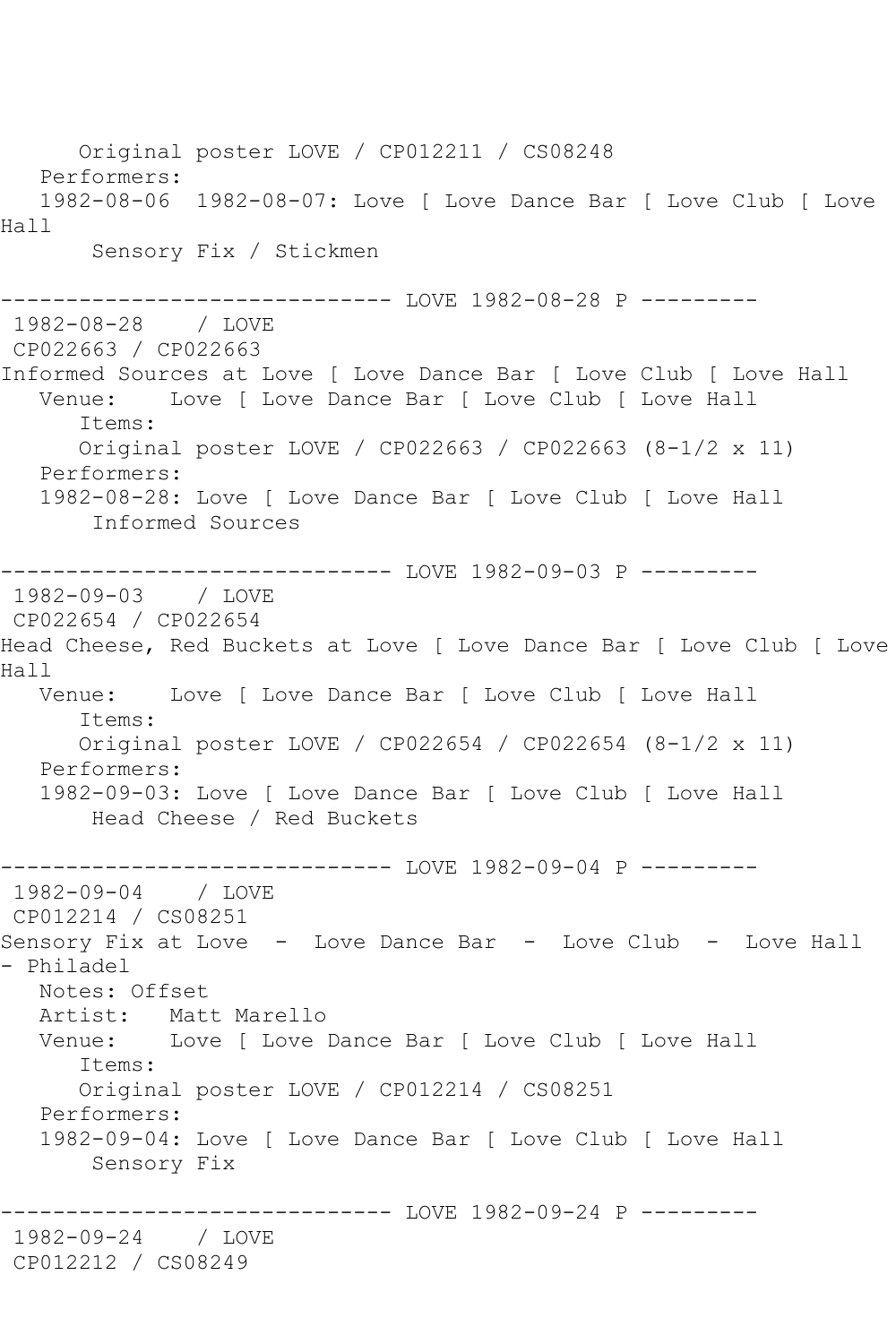Stickmen at Love - Love Dance Bar - Love Club - Love Hall - Philadel Notes: Offset Artist: Matt Marello<br>Venue: Love [ Love ] Love [ Love Dance Bar [ Love Club [ Love Hall Items: Original poster LOVE / CP012212 / CS08249 Performers: 1982-09-24: Love [ Love Dance Bar [ Love Club [ Love Hall Stickmen ------------------------------ LOVE 1982-10-02 P ---------  $1982 - 10 - 02$ CP022660 / CP022660 Los Microwaves at Love [ Love Dance Bar [ Love Club [ Love Hall Artist: Matt Marello Venue: Love [ Love Dance Bar [ Love Club [ Love Hall Items: Original poster LOVE / CP022660 / CP022660 (8-1/2 x 11) Performers: 1982-10-02: Love [ Love Dance Bar [ Love Club [ Love Hall Los Microwaves ------------------------------ LOVE 1982-10-06 P --------- 1982-10-06 / LOVE CP022666 / CP022666 Baby Culture at Love [ Love Dance Bar [ Love Club [ Love Hall Venue: Love [ Love Dance Bar [ Love Club [ Love Hall Items: Original poster LOVE / CP022666 / CP022666 (8-1/2 x 11) Performers: 1982-10-06: Love [ Love Dance Bar [ Love Club [ Love Hall Baby Culture ---------- LOVE 1982-10-06 P ---------1982-10-06 / LOVE CP022667 / CP022667 Civilian Defense at Love [ Love Dance Bar [ Love Club [ Love Hall Venue: Love [ Love Dance Bar [ Love Club [ Love Hall Items: Original poster LOVE / CP022667 / CP022667 (8-1/2 x 11) Performers: 1982-10-06: Love [ Love Dance Bar [ Love Club [ Love Hall Civilian Defense ------------------- LOVE 1982-11-06 P ---------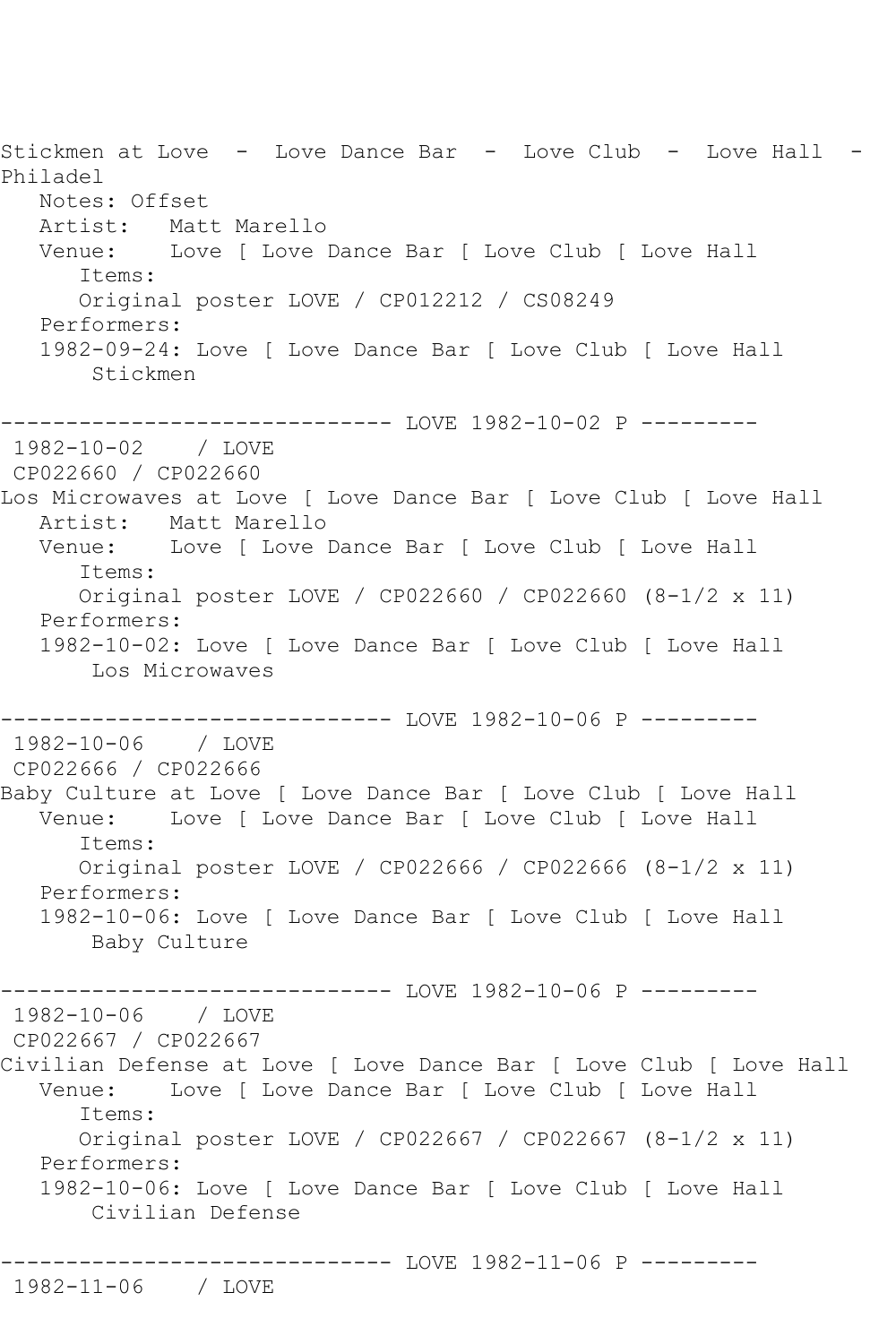CP022671 / CP022671 Vels at Love [ Love Dance Bar [ Love Club [ Love Hall Artist: Matt Marello Venue: Love [ Love Dance Bar [ Love Club [ Love Hall Items: Original poster LOVE / CP022671 / CP022671 (8-1/2 x 11) Performers: 1982-11-06: Love [ Love Dance Bar [ Love Club [ Love Hall Vels ------------------------------ LOVE 1982-11-12 P --------- 1982-11-12 / LOVE CP012216 / CS08253 Gun Club at Love - Love Dance Bar - Love Club - Love Hall -Philadel Notes: Offset<br>Artist: Mat Matt Marello Venue: Love [ Love Dance Bar [ Love Club [ Love Hall Items: Original poster LOVE / CP012216 / CS08253 Performers: 1982-11-12: Love [ Love Dance Bar [ Love Club [ Love Hall Gun Club ------------------------------ LOVE 1982-11-18 P ---------  $1982 - 11 - 18$ CP012200 / CS08237 Baby Culture at Love - Love Dance Bar - Love Club - Love Hall - Philadel Notes: Offset Artist: Matt Marello Venue: Love [ Love Dance Bar [ Love Club [ Love Hall Items: Original poster LOVE / CP012200 / CS08237 Performers: 1982-11-18: Love [ Love Dance Bar [ Love Club [ Love Hall Baby Culture ------------------------------ LOVE 1982-11-24 P --------- 1982-11-24 / LOVE CP022658 / CP022658 Cosmetic, Marty Watt at Love [ Love Dance Bar [ Love Club [ Love Hall Artist: Matt Marello Venue: Love [ Love Dance Bar [ Love Club [ Love Hall Items: Original poster LOVE / CP022658 / CP022658 (8-1/2 x 11)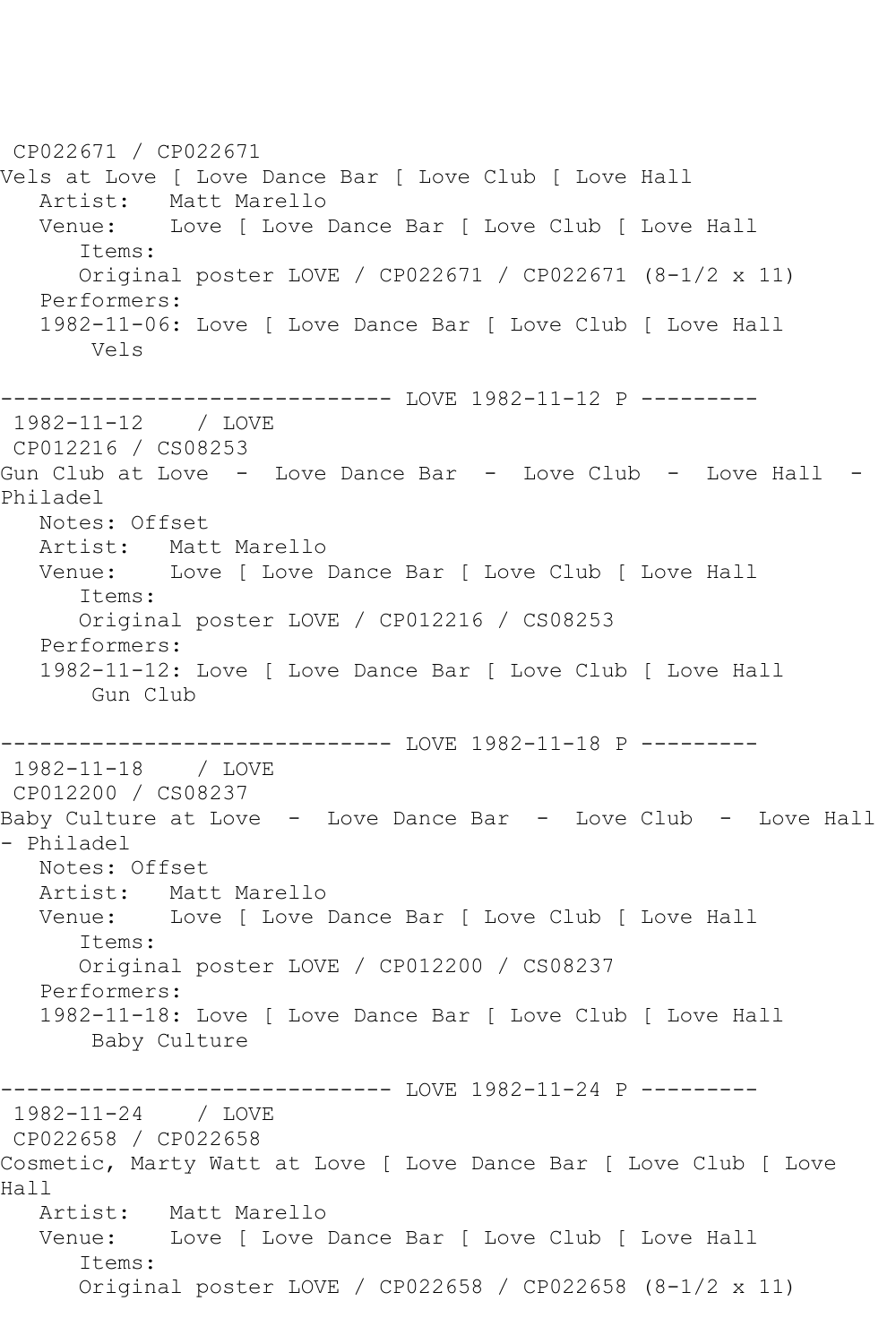Performers: 1982-11-24: Love [ Love Dance Bar [ Love Club [ Love Hall Cosmetic / Marty Watt -------------- LOVE 1982-11-26 P ---------1982-11-26 / LOVE CP012179 / CS08216 Pretty Poison at Love - Love Dance Bar - Love Club - Love Hall - Philadel Notes: Offset Venue: Love [ Love Dance Bar [ Love Club [ Love Hall Items: Original poster LOVE / CP012179 / CS08216 Performers: 1982-11-26: Love [ Love Dance Bar [ Love Club [ Love Hall Pretty Poison ---------- LOVE 1982-11-26 P ---------1982-11-26 / LOVE CP022657 / CP022657 Pretty Poison at Love [ Love Dance Bar [ Love Club [ Love Hall Artist: Matt Marello Venue: Love [ Love Dance Bar [ Love Club [ Love Hall Items: Original poster LOVE / CP022657 / CP022657 (8-1/2 x 11) Performers: 1982-11-26: Love [ Love Dance Bar [ Love Club [ Love Hall Pretty Poison --------------------------------- LOVE 1982-11-27 P ---------<br>1982-11-27 / LOVE 1982-11-27 CP022672 / CP022672 Crash Course in Science, Green Ghosts at Love [ Love Dance Bar [ Love Club [ Love Hall Artist: Matt Marello Venue: Love [ Love Dance Bar [ Love Club [ Love Hall Items: Original poster LOVE / CP022672 / CP022672 (8-1/2 x 11) Performers: 1982-11-27: Love [ Love Dance Bar [ Love Club [ Love Hall Crash Course in Science / Green Ghosts / KMZ ------------------------------ LOVE 1982-12-01 P --------- 1982-12-01 CP012220 / CS08257 John Greene, Future at Love - Love Dance Bar - Love Club - Love Hall - Philadel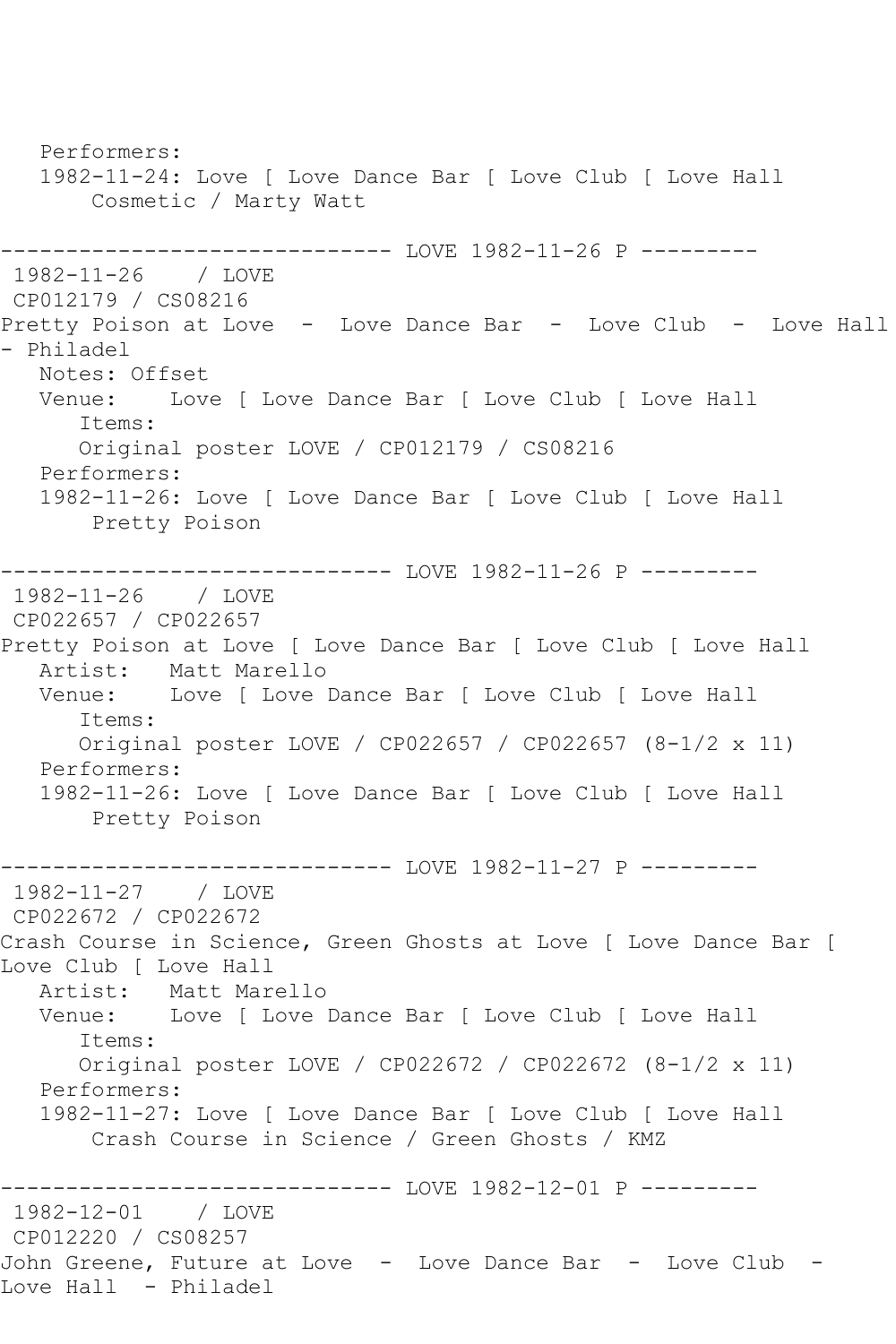Notes: Offset Venue: Love [ Love Dance Bar [ Love Club [ Love Hall Items: Original poster LOVE / CP012220 / CS08257 Performers: 1982-12-01 1982-12-31: Love [ Love Dance Bar [ Love Club [ Love Hall John Greene / Future / Egoslavia / Rhythm of Lines / Stephen Spwera / Matt Marello / Etron Fou / Leeou Blan / Panther Burns / November Group / Cow Plop Booters / Pete Baker / Oreo / Sadistic Exploits / Red Buckets / Vels / Stickmen ------------------------------ LOVE 1982-12-09 P --------- 1982-12-09 / LOVE CP012178 / CS08215 Future, Egoslavia at Love - Love Dance Bar - Love Club - Love Hall - Philadel Notes: Offset<br>Artist: Mat Matt Marello Venue: Love [ Love Dance Bar [ Love Club [ Love Hall Items: Original poster LOVE / CP012178 / CS08215 Performers: 1982-12-09 1982-12-11: Love [ Love Dance Bar [ Love Club [ Love Hall Future / Egoslavia / Rhythm of Lines ---------- LOVE 1982-12-16 P ---------1982-12-16 / LOVE CP022673 / CP022673 Etron Fou, Male Model at Love [ Love Dance Bar [ Love Club [ Love Hall<br>Artist: Artist: Matt Marello<br>Venue: Love [ Love Love [ Love Dance Bar [ Love Club [ Love Hall Items: Original poster LOVE / CP022673 / CP022673 (8-1/2 x 11) Performers: 1982-12-16: Love [ Love Dance Bar [ Love Club [ Love Hall Etron Fou 1982-12-17: Love [ Love Dance Bar [ Love Club [ Love Hall Male Model 1982-12-18: Love [ Love Dance Bar [ Love Club [ Love Hall November Group / Girls Downstairs ------------------------------ LOVE 1982-12-31 P --------- 1982-12-31 / LOVE CP012210 / CS08247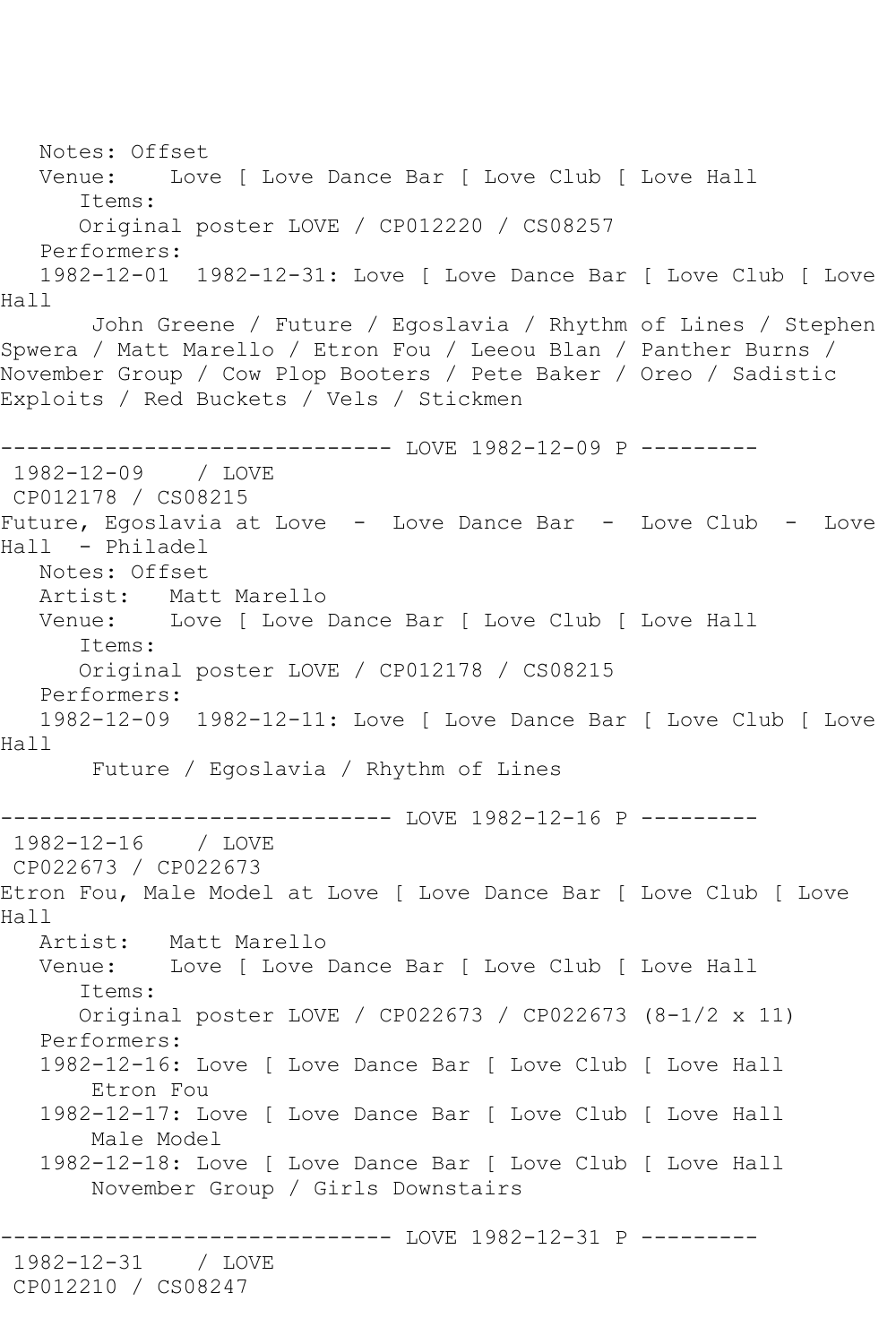Vels, Stickmen at Love - Love Dance Bar - Love Club - Love Hall - Philadel Notes: Offset Artist: Matt Marello<br>Venue: Love [ Love ] Love [ Love Dance Bar [ Love Club [ Love Hall Items: Original poster LOVE / CP012210 / CS08247 Performers: 1982-12-31: Love [ Love Dance Bar [ Love Club [ Love Hall Vels / Stickmen ------------------------------ LOVE 1983-02-11 P ---------  $1983 - 02 - 11$ CP012182 / CS08219 Iron Cross, YDI at Love - Love Dance Bar - Love Club - Love Hall - Philadel Notes: Photocopy Venue: Love [ Love Dance Bar [ Love Club [ Love Hall Items: Original poster LOVE / CP012182 / CS08219 Performers: 1983-02-11: Love [ Love Dance Bar [ Love Club [ Love Hall Iron Cross / YDI / Flag of Democracy / Final Conflict ------------------------------ LOVE 1983-02-11 P ---------  $1983 - 02 - 11$ CP012215 / CS08252 Iron Cross, YDI at Love - Love Dance Bar - Love Club - Love Hall - Philadel Notes: Offset Venue: Love [ Love Dance Bar [ Love Club [ Love Hall Items: Original poster LOVE / CP012215 / CS08252 Performers: 1983-02-11: Love [ Love Dance Bar [ Love Club [ Love Hall Iron Cross / YDI / Flag of Democracy / Final Conflict / American Dream ------------------------------ LOVE 1983-07-08 P --------- 1983-07-08 / LOVE CP022664 / CP022664 Misfits, Antidote at Love [ Love Dance Bar [ Love Club [ Love Hall Venue: Love [ Love Dance Bar [ Love Club [ Love Hall Items: Original poster LOVE / CP022664 / CP022664 (8-1/2 x 11) Performers: 1983-07-08: Love [ Love Dance Bar [ Love Club [ Love Hall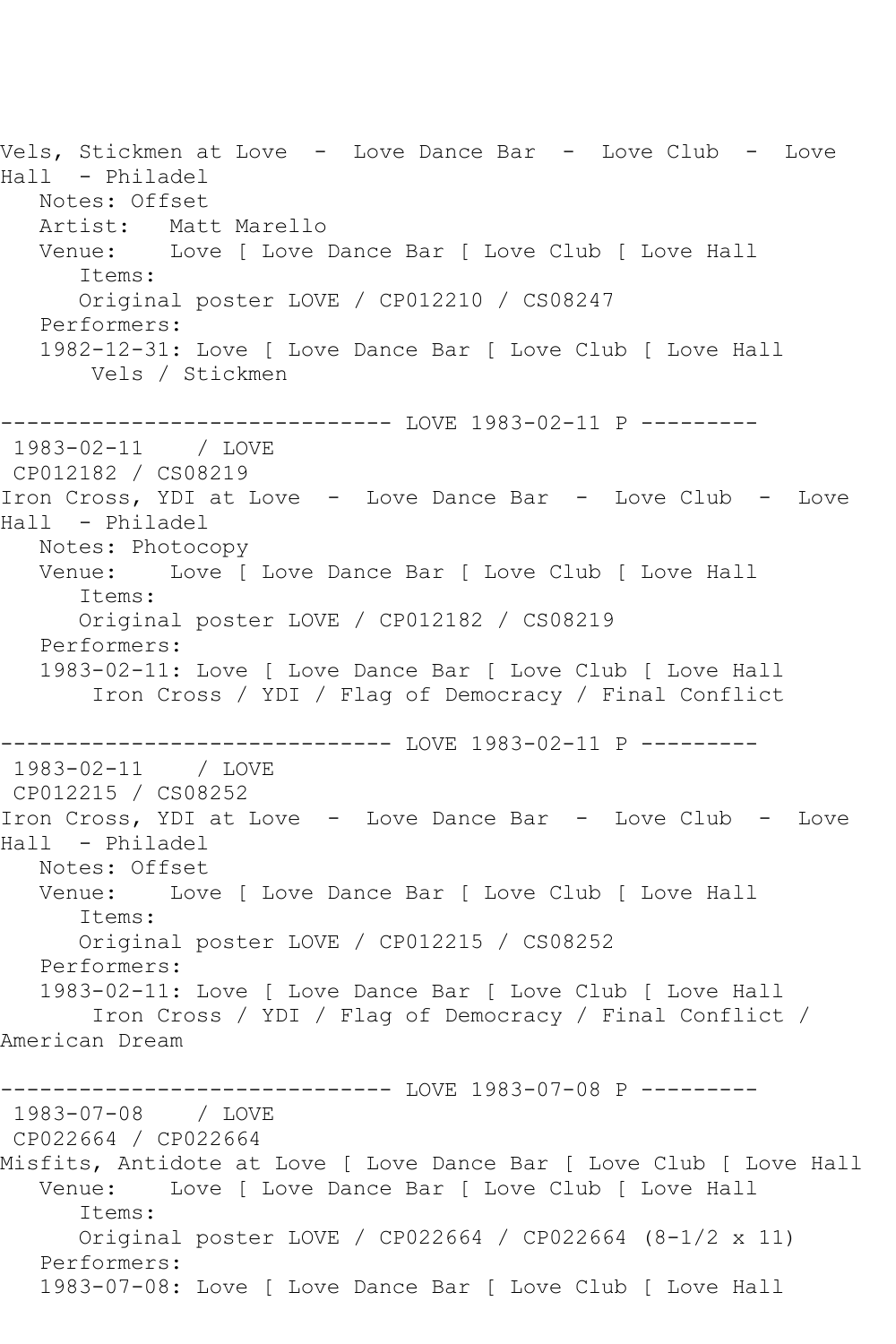Misfits / Antidote / Little Gentlemen

--------------- LOVE 1983-08-05 P ---------1983-08-05 / LOVE CP022662 / CP022662 Suicidal Tendencies, Rebel Truth at Love [ Love Dance Bar [ Love Club [ Love Hall Venue: Love [ Love Dance Bar [ Love Club [ Love Hall Items: Original poster LOVE / CP022662 / CP022662 (8-1/2 x 11) Performers: 1983-08-05: Love [ Love Dance Bar [ Love Club [ Love Hall Suicidal Tendencies / Rebel Truth / No Labels / Corrosion of Conformity / American Dream ----------------------------- LOVE 1983-08-20 P ---------1983-08-20 / LOVE CP012219 / CS08256 Blind Dog Stares at Love - Love Dance Bar - Love Club - Love Hall - Philadel Notes: Offset Venue: Love [ Love Dance Bar [ Love Club [ Love Hall Items: Original poster LOVE / CP012219 / CS08256 Performers: 1983-08-20 1983-08-21: Love [ Love Dance Bar [ Love Club [ Love Hall Blind Dog Stares -------------------------------- LOVE 1983-10-01 P ---------<br>1983-10-01 / LOVE 1983-10-01 CP012218 / CS08255 Sadistic Exploits, Consenting Adults at Love - Love Dance Bar -Love Club - Love Hall - Philadel Notes: Photocopy Artist: Elizabeth Fiend Venue: Love [ Love Dance Bar [ Love Club [ Love Hall Items: Original poster LOVE / CP012218 / CS08255 Performers: 1983-10-01: Love [ Love Dance Bar [ Love Club [ Love Hall Longmarch Academy Sadistic Exploits / Consenting Adults / FOD / Informed Sources / Autistic Behavior / Seeds of Terror / YDI ------------------------------ LOVE 1983-10-22 P --------- 1983-10-22 / LOVE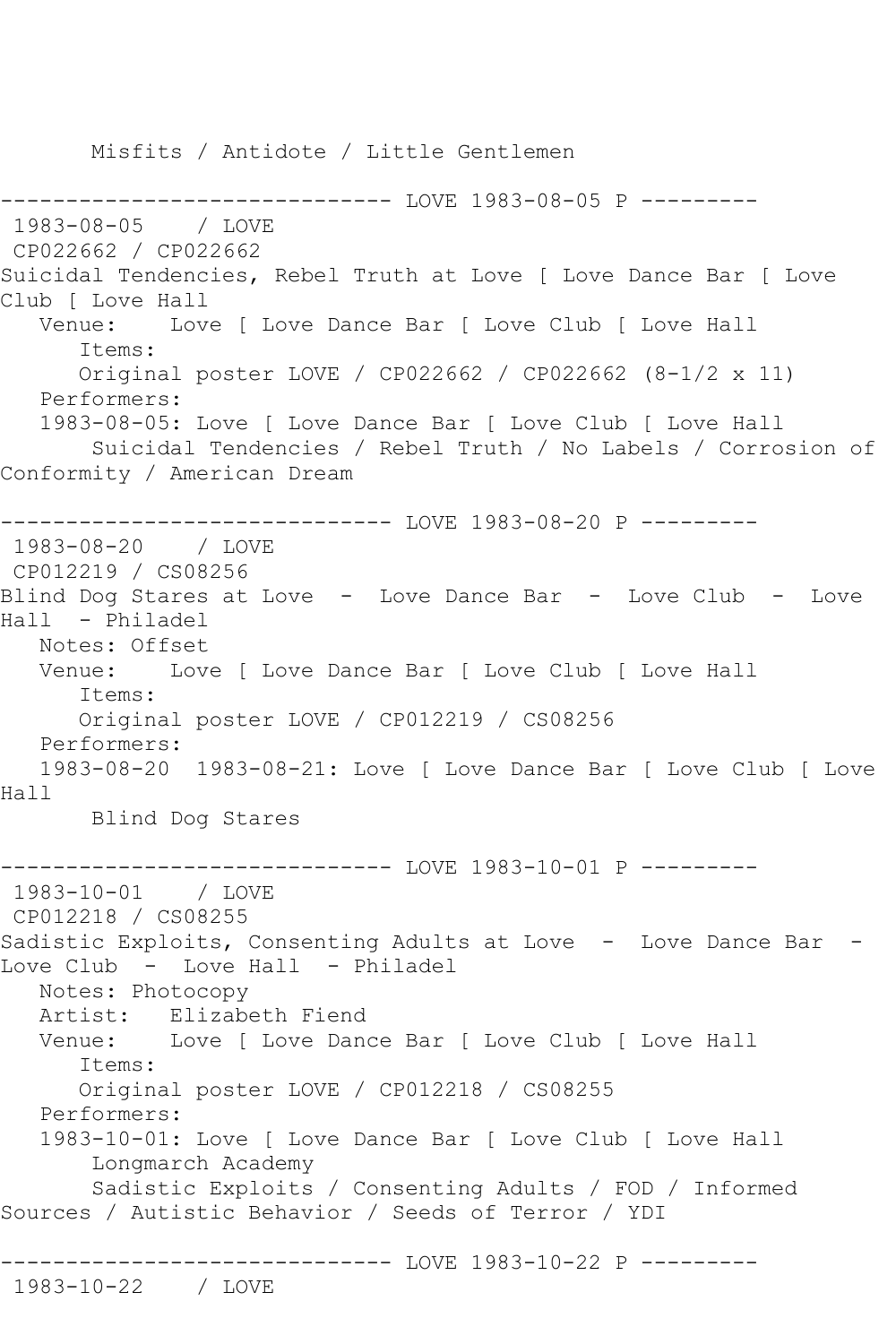```
CP012192 / CS08229
Necros, Void at Love - Love Dance Bar - Love Club - Love Hall 
- Philadel
  Notes: Offset<br>Venue: Lov
           Love [ Love Dance Bar [ Love Club [ Love Hall
      Items:
      Original poster LOVE / CP012192 / CS08229
   Performers:
   1983-10-22: Love [ Love Dance Bar [ Love Club [ Love Hall
       Necros / Void / Antidote / Rude Awakening / YDI
         ------------------------------ LOVE 1983-11-18 P ---------
1983 - 11 - 18CP012173 / CS08210
Circle Jerks, Flag of Democracy at Love - Love Dance Bar - Love
Club - Love Hall - Philadel
   Notes: Offset
   Venue: Love [ Love Dance Bar [ Love Club [ Love Hall
      Items:
      Original poster LOVE / CP012173 / CS08210
   Performers:
   1983-11-18: Love [ Love Dance Bar [ Love Club [ Love Hall
       Circle Jerks / Flag of Democracy / Reflex From Pain / 
American Dream / Underground Soldier / Better Living
------------------------------ LOVE 1983-11-18 P ---------
1983-11-18 / LOVE 
CP012181 / CS08218
Circle Jerks, Flag of Democracy at Love - Love Dance Bar - Love
Club - Love Hall - Philadel
   Notes: Offset
   Venue: Love [ Love Dance Bar [ Love Club [ Love Hall
      Items:
      Original poster LOVE / CP012181 / CS08218
   Performers:
   1983-11-18: Love [ Love Dance Bar [ Love Club [ Love Hall
       Circle Jerks / Flag of Democracy / Reflex From Pain / 
American Dream / Underground Soldier / Better Living
----------------------------- LOVE 1983-12-03 P ---------
1983-12-03 / LOVE 
CP012207 / CS08244
Government Issue, Crucifix at Love - Love Dance Bar - Love Club
  Love Hall - Philadel
   Notes: Offset
   Venue: Love [ Love Dance Bar [ Love Club [ Love Hall
      Items:
```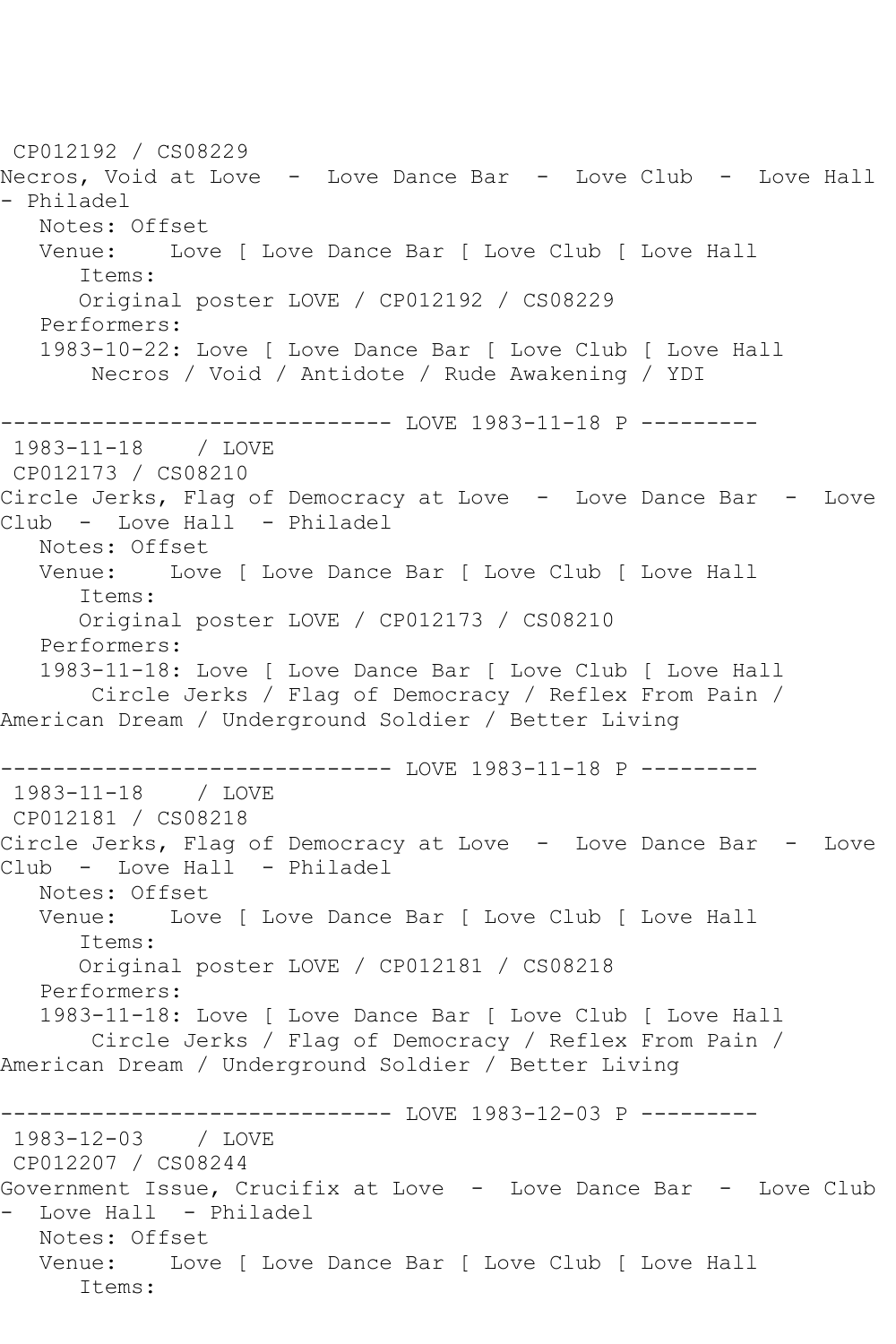Original poster LOVE / CP012207 / CS08244 Performers: 1983-12-03: Love [ Love Dance Bar [ Love Club [ Love Hall Government Issue / Crucifix / Jerry's Kids / Fu's / Death Before Dishonor / McRad / Kremlin Korps ------------------------------ LOVE 1983-12-16 P --------- 1983-12-16 / LOVE CP012206 / CS08243 Husker Du, Minutemen at Love - Love Dance Bar - Love Club - Love Hall - Philadel Notes: Offset Venue: Love [ Love Dance Bar [ Love Club [ Love Hall Items: Original poster LOVE / CP012206 / CS08243 Performers: 1983-12-16: Love [ Love Dance Bar [ Love Club [ Love Hall Husker Du / Minutemen / Flag of Democracy / Circle of Shit ------------------------------ 19zz P-1 ---------  $19zz$ CP004667 / CD05970 13th Floor Elevators at Love Street - Houston, TX<br>Venue: Love Street Love Street Items: Original poster Edition 1 / CP004667 / CD05970 / CP022209 / XR001 Performers: 19zz: Love Street 13th Floor Elevators ------------------------------ 2000-03-06 P-1 --------- 2000-03-06 / CP021930 / XP013 Tom Jones and the Stereophonics at Love Shop and Cinema Venue: Love Shop and Cinema Items: Original poster Edition 1 / CP021930 / XP013 Performers: 2000-03-06: Love Shop and Cinema Tom Jones ------------------------------ NONE P-1 --------- NONE CP017413 / MEB546 Trans-Loves Cosmic Light Show Venue: Trans-Loves Cosmic Light Show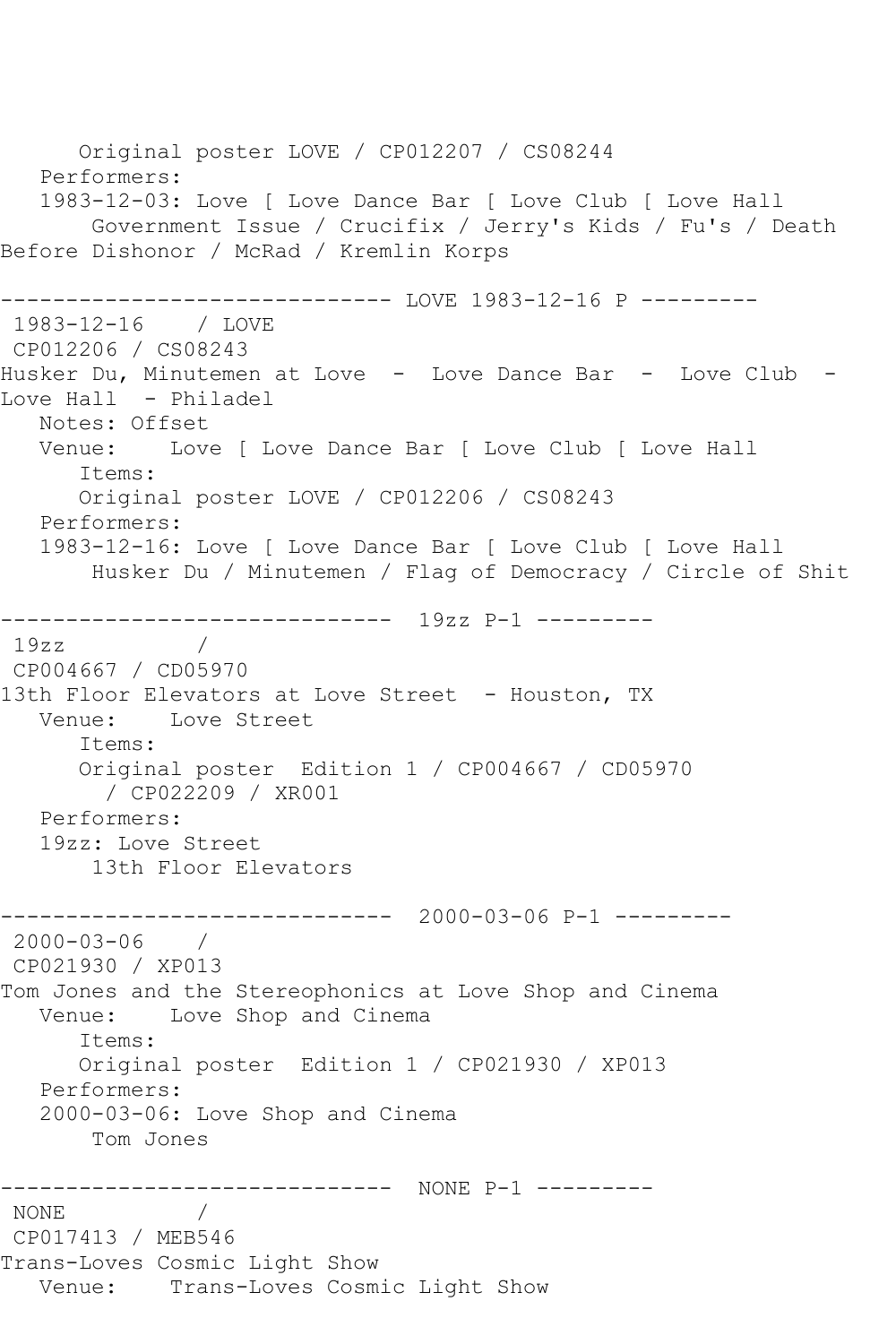```
 Items:
      Original poster Edition 1 / CP017413 / MEB546
   Performers:
   NONE: Trans-Loves Cosmic Light Show
------------------------------ LOVE zzzz-02-11 P ---------
zzzz-02-11 / LOVE 
CP012201 / CS08238
Baby, Iron Cross at Love - Love Dance Bar - Love Club - Love 
Hall - Philadel
   Notes: Photocopy
   Venue: Love [ Love Dance Bar [ Love Club [ Love Hall
      Items:
      Original poster LOVE / CP012201 / CS08238
   Performers:
   zzzz-02-11: Love [ Love Dance Bar [ Love Club [ Love Hall
       Baby / Iron Cross / Nihilistics / Agnostic Front / Vicious 
Circle
------------------------------ LOVE zzzz-02-18 P ---------
zzzz-02-18 / LOVE 
CP012217 / CS08254
Void, Murphy's Law at Love - Love Dance Bar - Love Club - Love 
Hall - Philadel
   Notes: Offset
   Venue: Love [ Love Dance Bar [ Love Club [ Love Hall
      Items:
      Original poster LOVE / CP012217 / CS08254
   Performers:
   zzzz-02-18: Love [ Love Dance Bar [ Love Club [ Love Hall
       Void / Murphy's Law / Flag of Democracy / American Dream
           ------------------------------ zzzz-03-07 P ---------
zzzz-03-07 s / 
CP051369 / CP051369
Chinese Stars, Daughters at Rubber Gloves
   Artist: Serigraphie Populaire
   Venue: Rubber Gloves
      Items:
      Original poster / CP051369 / CP051369
   Performers:
   zzzz-03-07 sun: Rubber Gloves
       Chinese Stars / Daughters / Client Kill
------------------------------ LOVE zzzz-05-04 P ---------
zzzz-05-04 / LOVE
```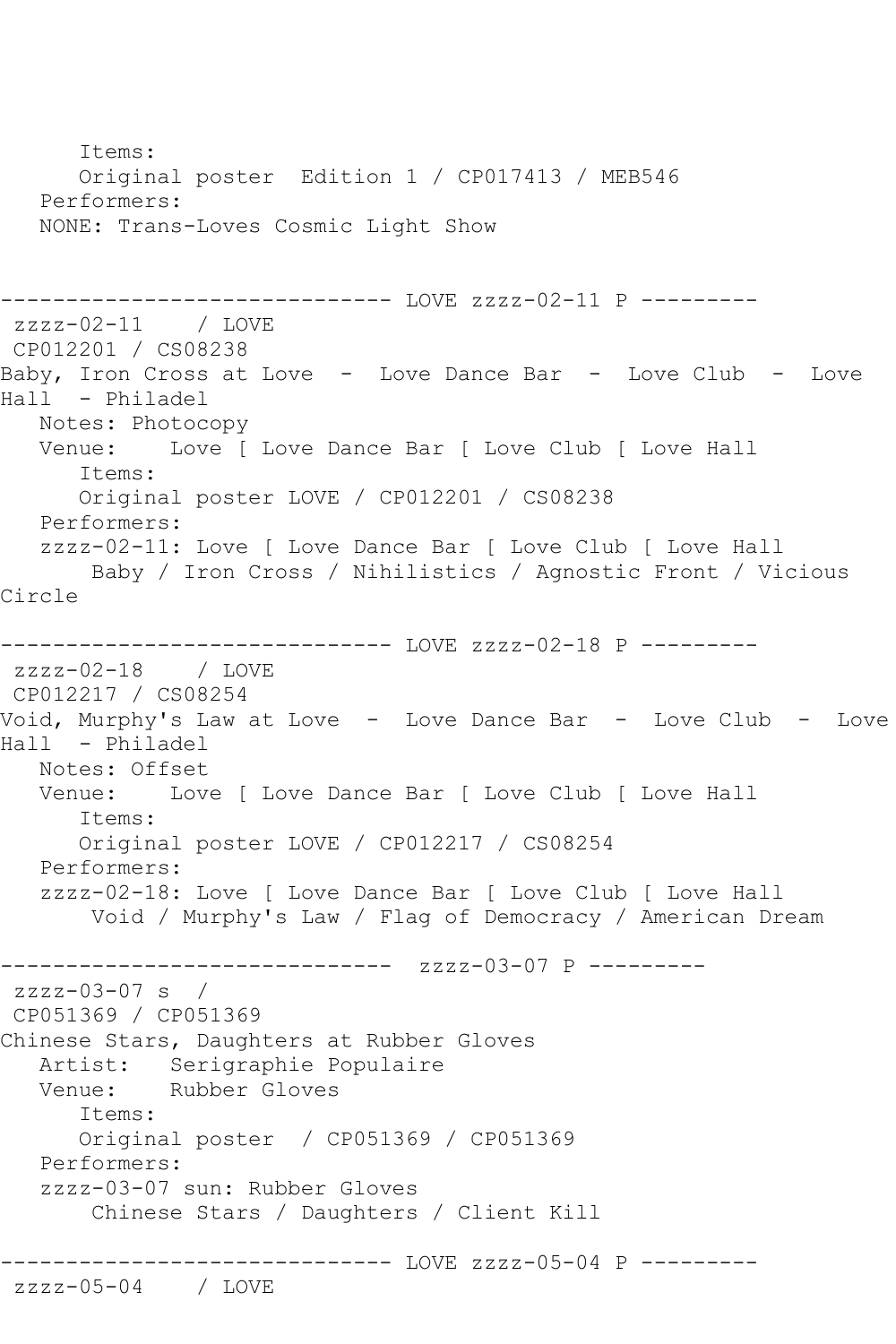CP012213 / CS08250 Heathens at Love - Love Dance Bar - Love Club - Love Hall - Philadel Notes: Photocopy<br>Venue: Love D Love [ Love Dance Bar [ Love Club [ Love Hall Items: Original poster LOVE / CP012213 / CS08250 Performers: zzzz-05-04: Love [ Love Dance Bar [ Love Club [ Love Hall Heathens ------------------------------ zzzz-05-04 P --------  $zzzz-05-04$  t / CP050685 / CP050685 BTSQD, Beatsquad at Klubb Love Artist: Jeff Gaither Venue: Klubb Love Items: Original poster / CP050685 / CP050685 Performers: zzzz-05-04 tue: Klubb Love BTSQD / Beatsquad ----------------------------- LOVE zzzz-05-13 P --------zzzz-05-13 / LOVE CP012208 / CS08245 M.D.C., The Dicks at Love, Love Dance Bar, Love Club, Love Hall - Philadelphia, PA Notes: Offset Venue: Love [ Love Dance Bar [ Love Club [ Love Hall Items: Original poster LOVE / CP012208 / CS08245 Performers: zzzz-05-13: Love [ Love Dance Bar [ Love Club [ Love Hall M.D.C. / Dicks / DRI ------------------------------ LOVE zzzz-05-21 P -------- zzzz-05-21 / LOVE CP012190 / CS08227 Iron Cross, Urban Waste at Love - Love Dance Bar - Love Club -Love Hall - Philadel Notes: Photocopy<br>Venue: Love [ Love [ Love Dance Bar [ Love Club [ Love Hall Items: Original poster LOVE / CP012190 / CS08227 Performers: zzzz-05-21: Love [ Love Dance Bar [ Love Club [ Love Hall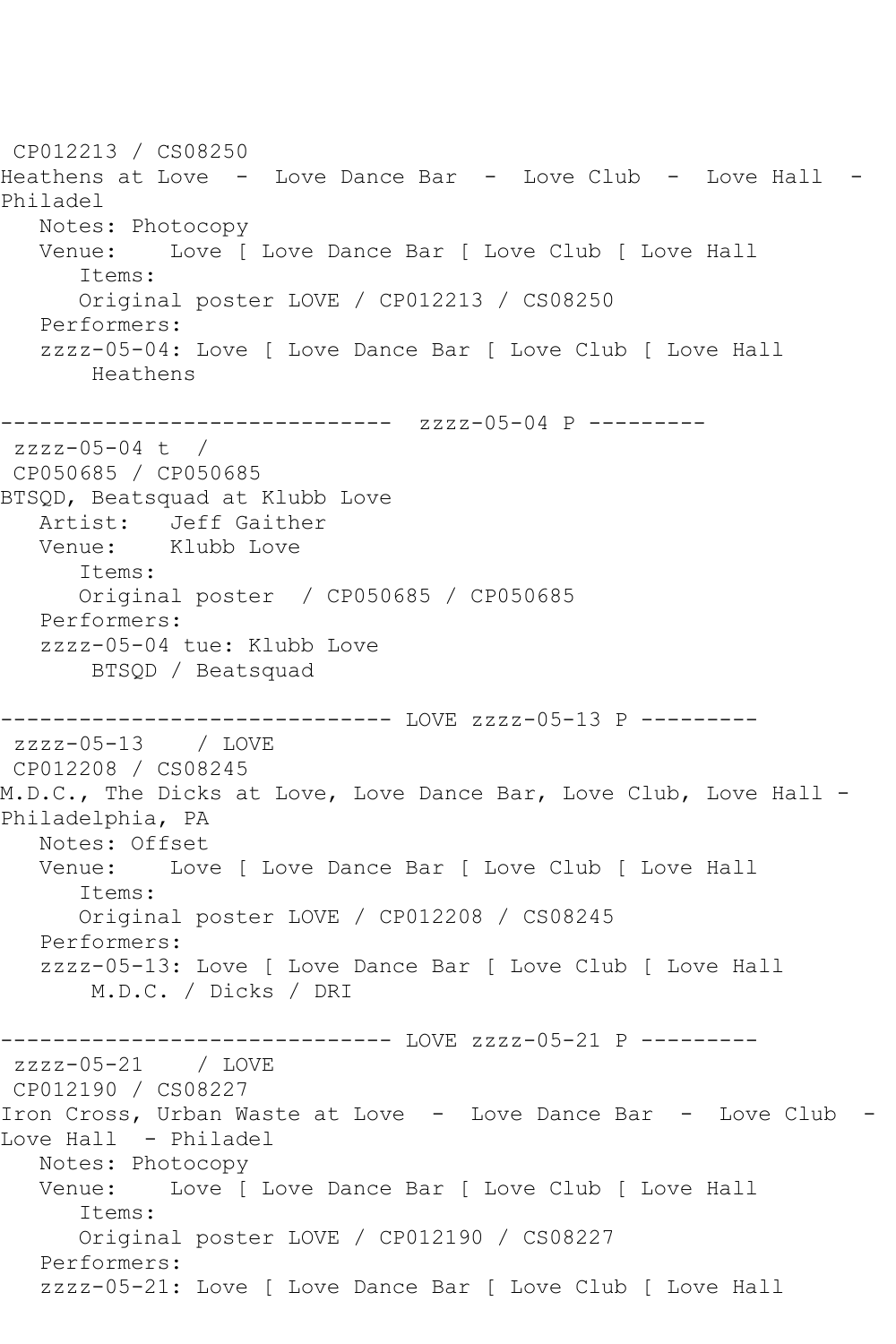Iron Cross / Urban Waste / Murphy's Law / YDI ------------------------------ LOVE zzzz-05-28 P -------- zzzz-05-28 / LOVE CP012171 / CS08208 SS Decontrol, D.Y.S. at Love - Love Dance Bar - Love Club -Love Hall - Philadel Notes: Offset Venue: Love [ Love Dance Bar [ Love Club [ Love Hall Items: Original poster LOVE / CP012171 / CS08208 Performers: zzzz-05-28: Love [ Love Dance Bar [ Love Club [ Love Hall SS Decontrol / D.Y.S. / Jerry's Kids / Fu's / Antidote ------------------------------ LOVE zzzz-05-28 P -------- zzzz-05-28 / LOVE CP012209 / CS08246 SS Decontrol, D.Y.S. at Love - Love Dance Bar - Love Club -Love Hall - Philadel Notes: Offset Venue: Love [ Love Dance Bar [ Love Club [ Love Hall Items: Original poster LOVE / CP012209 / CS08246 Performers: zzzz-05-28: Love [ Love Dance Bar [ Love Club [ Love Hall SS Decontrol / D.Y.S. / Jerry's Kids / Fu's / Antidote ------------------------------ LOVE zzzz-06-02 P -------- zzzz-06-02 / LOVE CP012186 / CS08223 Marty Watt at Love - Love Dance Bar - Love Club - Love Hall - Philadel Notes: Offset Venue: Love [ Love Dance Bar [ Love Club [ Love Hall Items: Original poster LOVE / CP012186 / CS08223 Performers: zzzz-06-02: Love [ Love Dance Bar [ Love Club [ Love Hall Marty Watt ------------------------------ LOVE zzzz-06-04 P -------- zzzz-06-04 / LOVE CP012202 / CS08239 Scream, Toxic Reasons at Love - Love Dance Bar - Love Club - Love Hall - Philadel Notes: Offset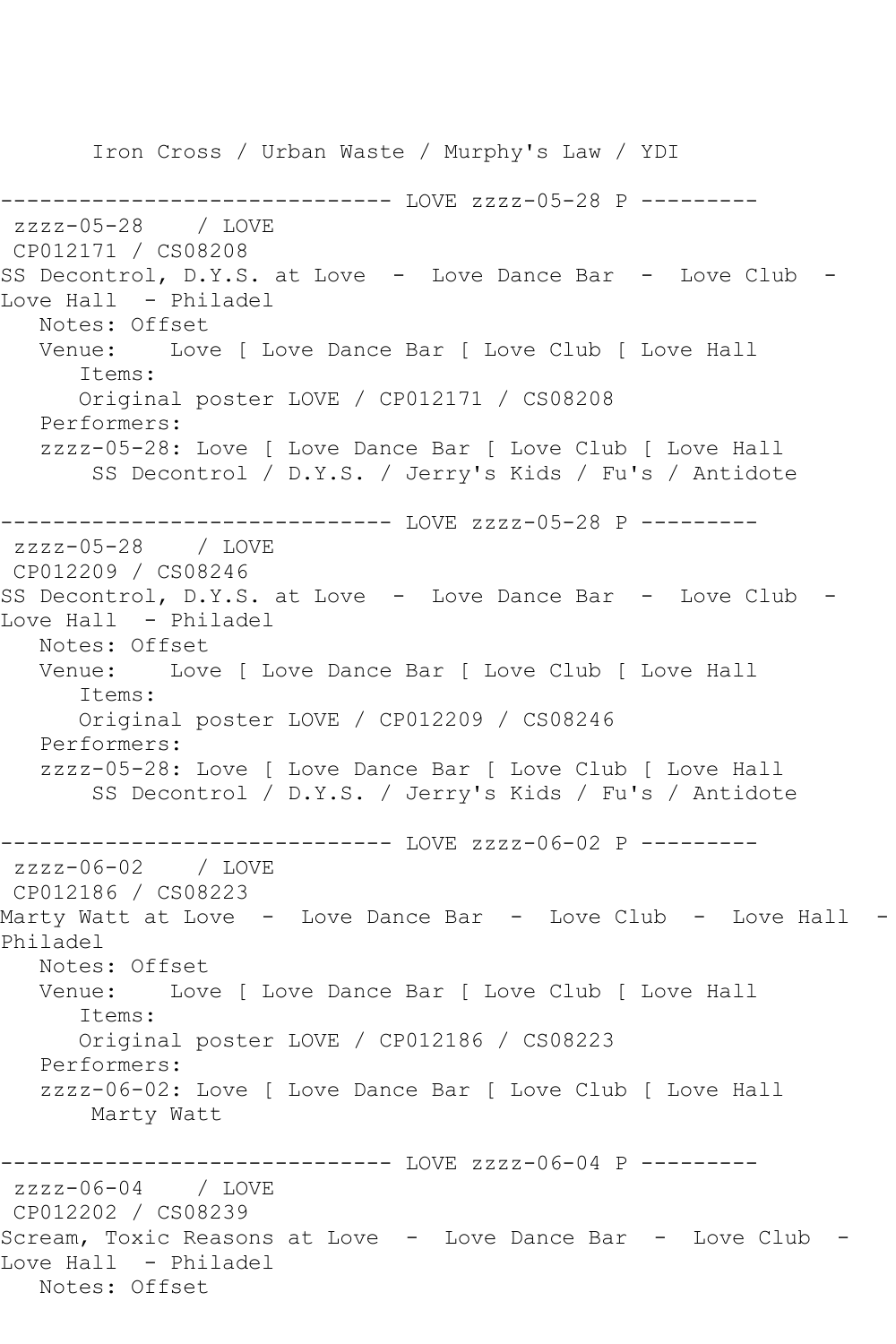Venue: Love [ Love Dance Bar [ Love Club [ Love Hall Items: Original poster LOVE / CP012202 / CS08239 Performers: zzzz-06-04: Love [ Love Dance Bar [ Love Club [ Love Hall Scream / Toxic Reasons / Informed Sources / Rosemary's Babies ------------------------------ LOVE zzzz-06-10 P -------- zzzz-06-10 / LOVE CP012174 / CS08211 Minor Threat, Autistic Behavior at Love - Love Dance Bar - Love Club - Love Hall - Philadel Notes: Offset Venue: Love [ Love Dance Bar [ Love Club [ Love Hall Items: Original poster LOVE / CP012174 / CS08211 Performers: zzzz-06-10: Love [ Love Dance Bar [ Love Club [ Love Hall Minor Threat / Autistic Behavior / Lost Generation / McRad ----------------------------- LOVE zzzz-06-11 P --------zzzz-06-11 / LOVE CP012189 / CS08226 D.O.A., Bad Posture at Love - Love Dance Bar - Love Club - Love Hall - Philadel Notes: Offset<br>Venue: Love Love [ Love Dance Bar [ Love Club [ Love Hall Items: Original poster LOVE / CP012189 / CS08226 Performers: zzzz-06-11: Love [ Love Dance Bar [ Love Club [ Love Hall D.O.A. / Bad Posture / Little Gentlemen / Flag of Democracy / Social Parasites ------------------------------ LOVE zzzz-06-25 P -------- zzzz-06-25 / LOVE CP012204 / CS08241 Negative Approach, YDI at Love - Love Dance Bar - Love Club - Love Hall - Philadel Notes: Photocopy<br>Venue: Love [ Love [ Love Dance Bar [ Love Club [ Love Hall Items: Original poster LOVE / CP012204 / CS08241 Performers: zzzz-06-25: Love [ Love Dance Bar [ Love Club [ Love Hall Negative Approach / YDI / Tar Babies / Misguided / Final Conflict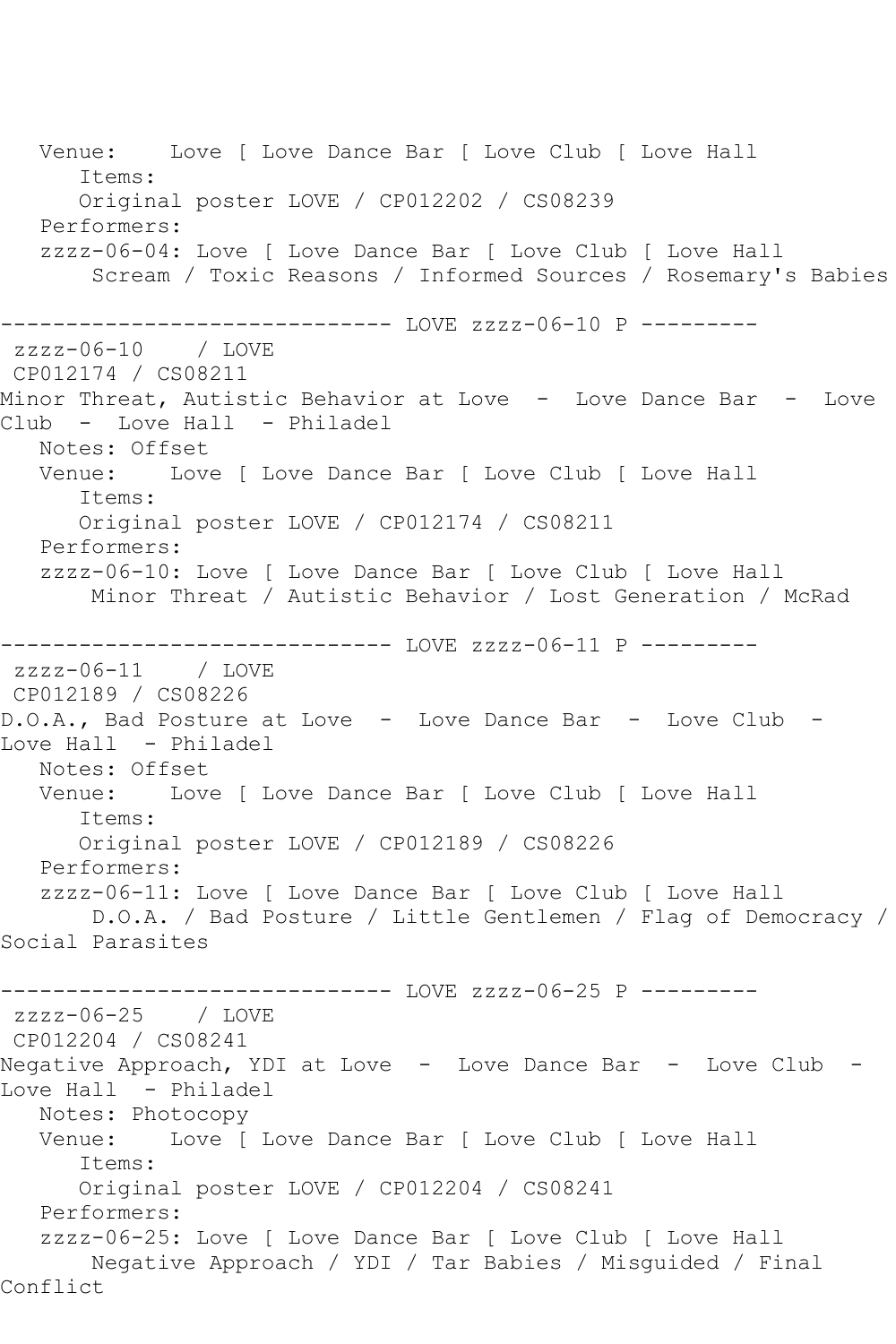------------------------------ LOVE zzzz-09-17 P -------- zzzz-09-17 / LOVE CP012191 / CS08228 Freeze, Iron Cross at Love - Love Dance Bar - Love Club - Love Hall - Philadel Notes: Offset<br>Venue: Lov Love [ Love Dance Bar [ Love Club [ Love Hall Items: Original poster LOVE / CP012191 / CS08228 Performers: zzzz-09-17: Love [ Love Dance Bar [ Love Club [ Love Hall Freeze / Iron Cross / TMA / Ruin ------------------------------ zzzz-12-13 P --------  $zzzz-12-13$  s / CP051522 / CP051522 Cathedral at Hot Monkey Love Cafe Benefit: Every 2nd and 4th Saturday Artist: R. Black Venue: Hot Monkey Love Cafe Items: Original poster / CP051522 / CP051522 (11 x 17) Performers: zzzz-12-13 sat: Hot Monkey Love Cafe Cathedral ------------------------------ LOVE zzzz-zz-zz P -------- zzzz-zz-zz / LOVE CP012177 / CS08214 Charles Cohen at Love - Love Dance Bar - Love Club - Love Hall - Philadel Notes: Offset Venue: Love [ Love Dance Bar [ Love Club [ Love Hall Items: Original poster LOVE / CP012177 / CS08214 Performers: zzzz-zz-zz: Love [ Love Dance Bar [ Love Club [ Love Hall Charles Cohen ------------------------------ LOVE zzzz-zz-zz P -------- zzzz-zz-zz / LOVE CP012184 / CS08221 Love Culture Night at Love, Love Dance Bar, Love Club, Love Hall -Philadelphia, PA Notes: Screenprint Venue: Love [ Love Dance Bar [ Love Club [ Love Hall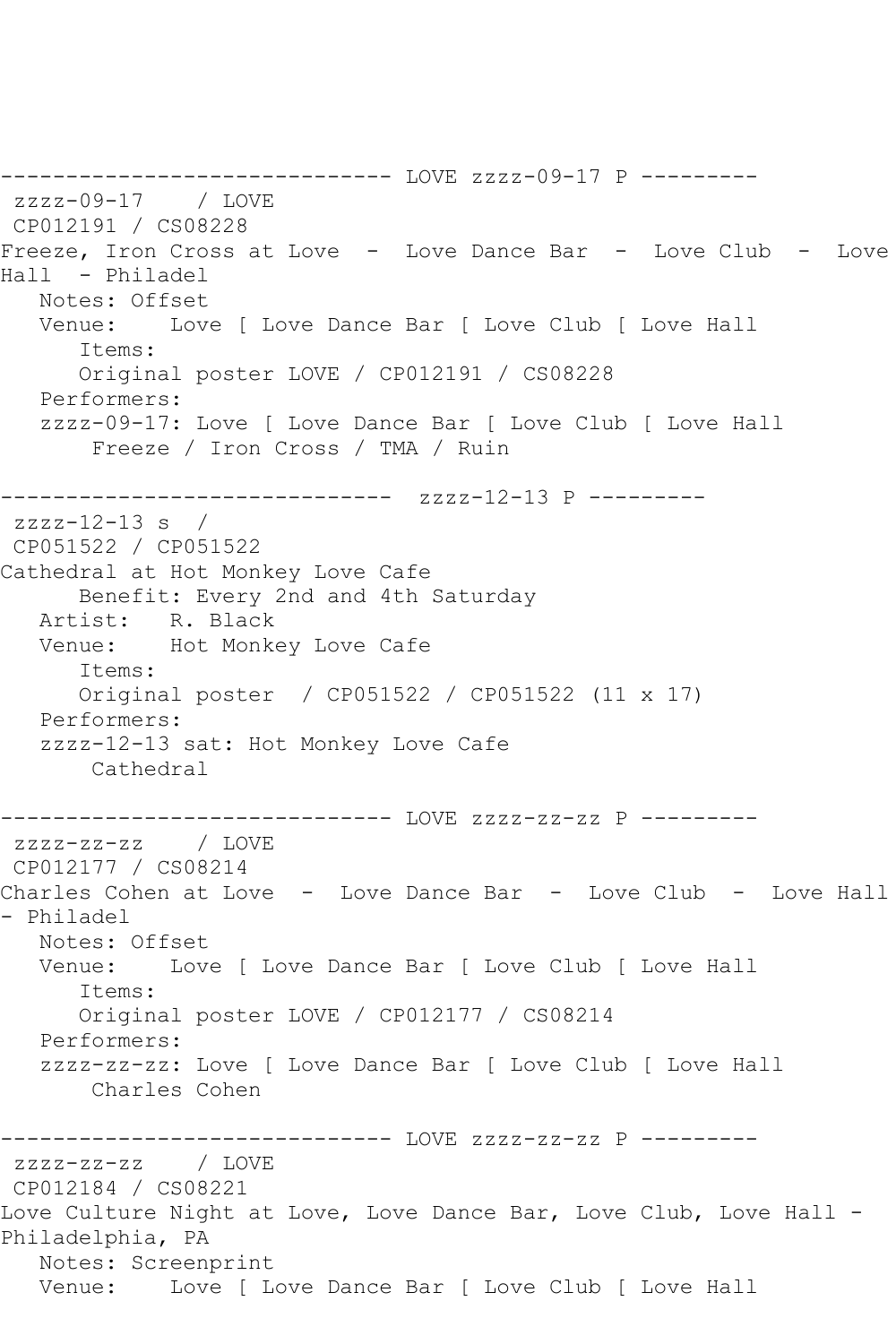Items: Original poster LOVE / CP012184 / CS08221 Performers: zzzz-zz-zz: Love [ Love Dance Bar [ Love Club [ Love Hall ------------------------------ LOVE zzzz-zz-zz P -------- zzzz-zz-zz / LOVE CP012187 / CS08224 Love, Love Dance Bar, Love Club, Love Hall - Philadelphia, PA Notes: Offset<br>Venue: Love Love [ Love Dance Bar [ Love Club [ Love Hall Items: Original poster LOVE / CP012187 / CS08224 Performers: zzzz-zz-zz: Love [ Love Dance Bar [ Love Club [ Love Hall ------------------------------ LOVE zzzz-zz-zz P -------- zzzz-zz-zz / LOVE CP012193 / CS08230 DJ Bob Dickie, DJ Dan Kelly at Love - Love Dance Bar - Love Club Love Hall - Philadel Notes: Offset Venue: Love [ Love Dance Bar [ Love Club [ Love Hall Items: Original poster LOVE / CP012193 / CS08230 Performers: zzzz-zz-zz: Love [ Love Dance Bar [ Love Club [ Love Hall DJ Bob Dickie / DJ Dan Kelly ------------------------------ LOVE zzzz-zz-zz P -------- zzzz-zz-zz / LOVE CP012195 / CS08232 Stray Cats, Bunny Drums at Love - Love Dance Bar - Love Club - Love Hall - Philadel Notes: Offset Artist: Matt Marello Venue: Love [ Love Dance Bar [ Love Club [ Love Hall Items: Original poster LOVE / CP012195 / CS08232 Performers: zzzz-zz-zz: Love [ Love Dance Bar [ Love Club [ Love Hall Stray Cats / Bunny Drums / Adam Ant ------------------------------ LOVE zzzz-zz-zz P -------- zzzz-zz-zz / LOVE